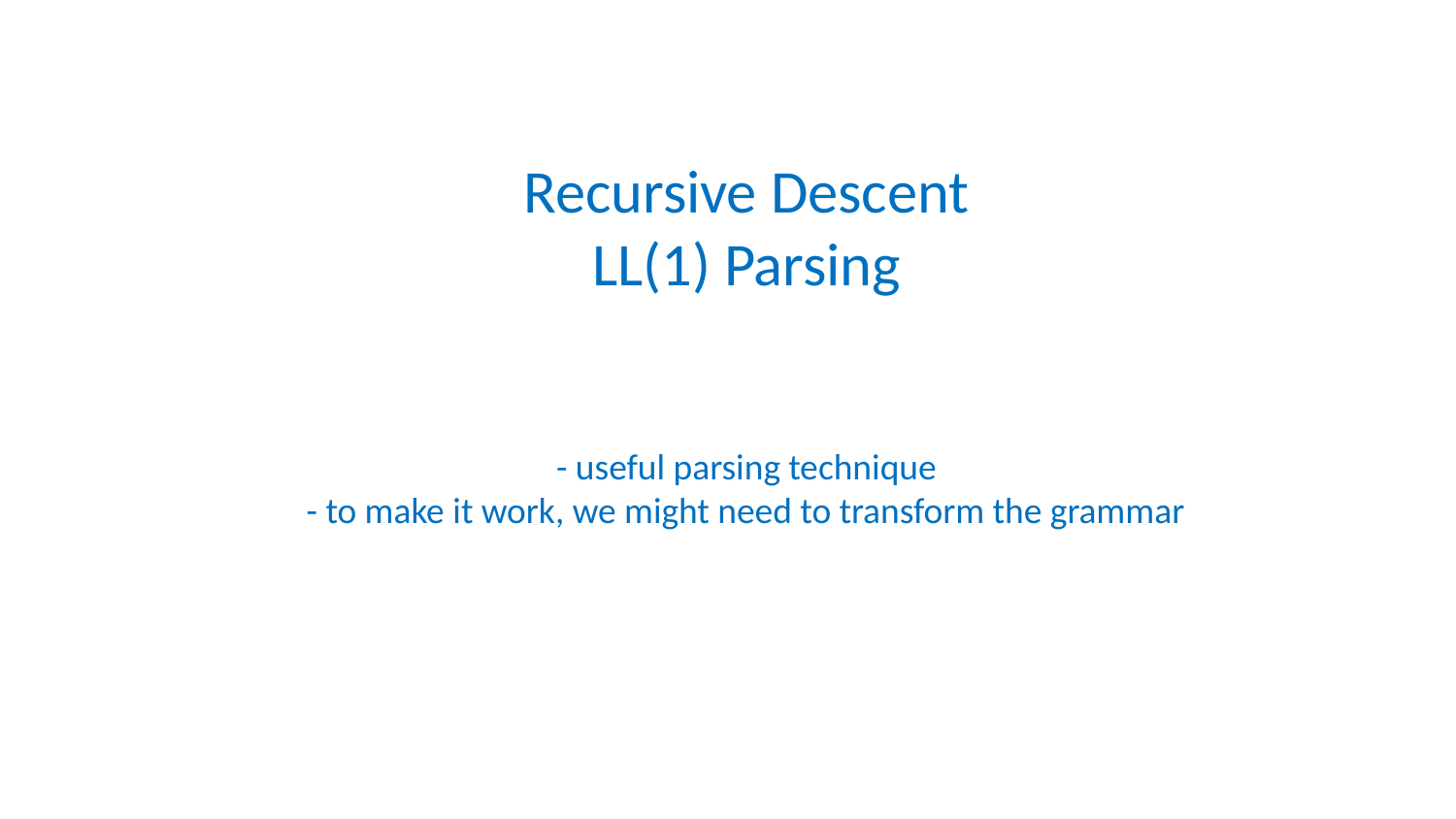- -
	-
	-
- -
	-
	-
	-

### Recursive Descent is Decent

grammar (which may require transformation) Correspondence between grammar and code  $\rightarrow$  concatenation  $\rightarrow$ ;  $-$  alternative (1)  $\rightarrow$  if  $-$  repetition  $(*) \rightarrow$  while  $\rightarrow$  nonterminal  $\rightarrow$  recursive procedure

- Recursive descent is a decent parsing technique – can be easily implemented manually based on the
	- efficient (linear) in the size of the token sequence
		-
		-
		-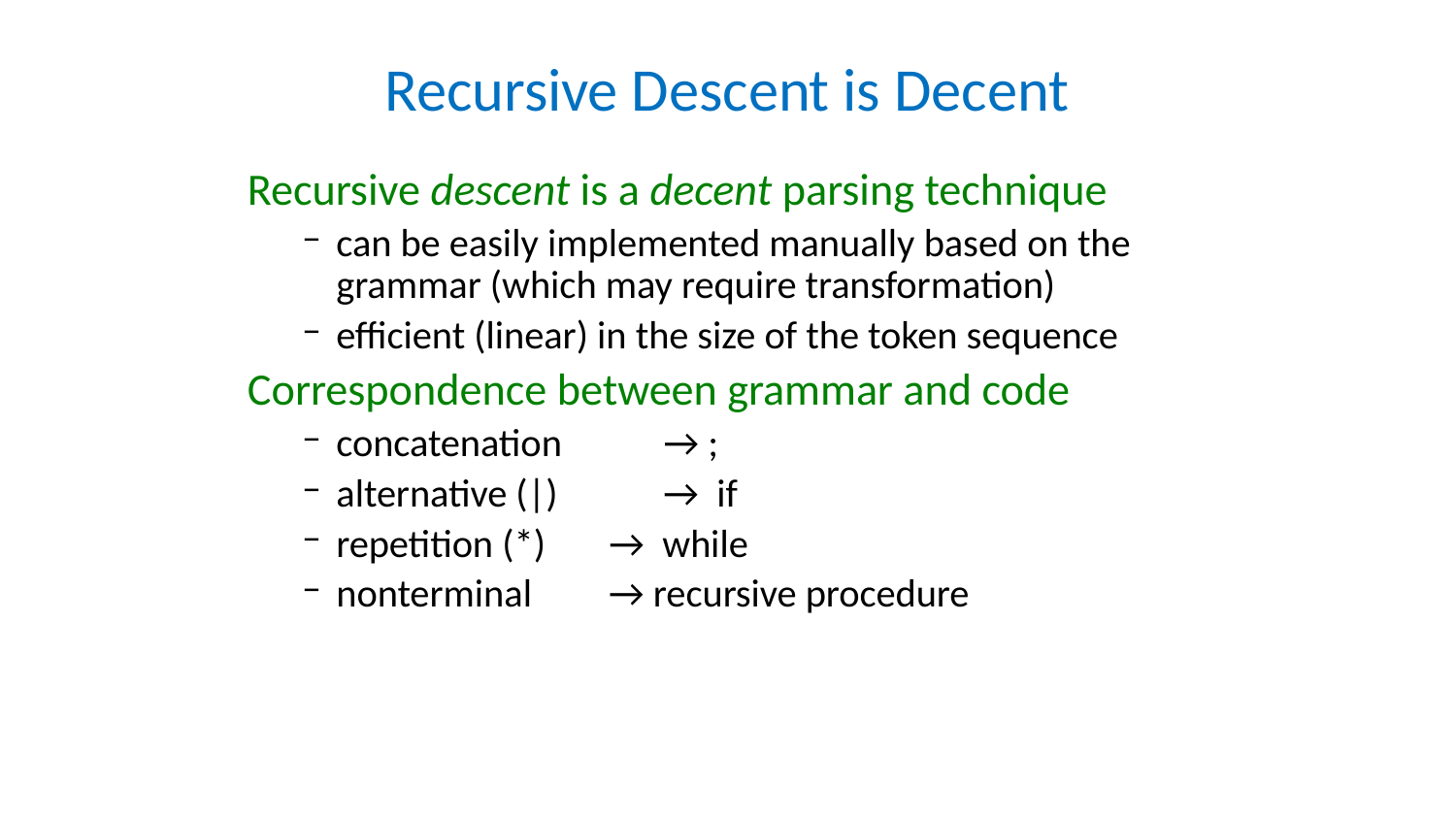# A Rule of While Language Syntax

// Where things work very nicely for recursive descent!



### statmt ::=

 println ( stringConst , ident ) | ident = expr | if ( expr ) statmt (else statmt)? | while ( expr ) statmt | { statmt\* }

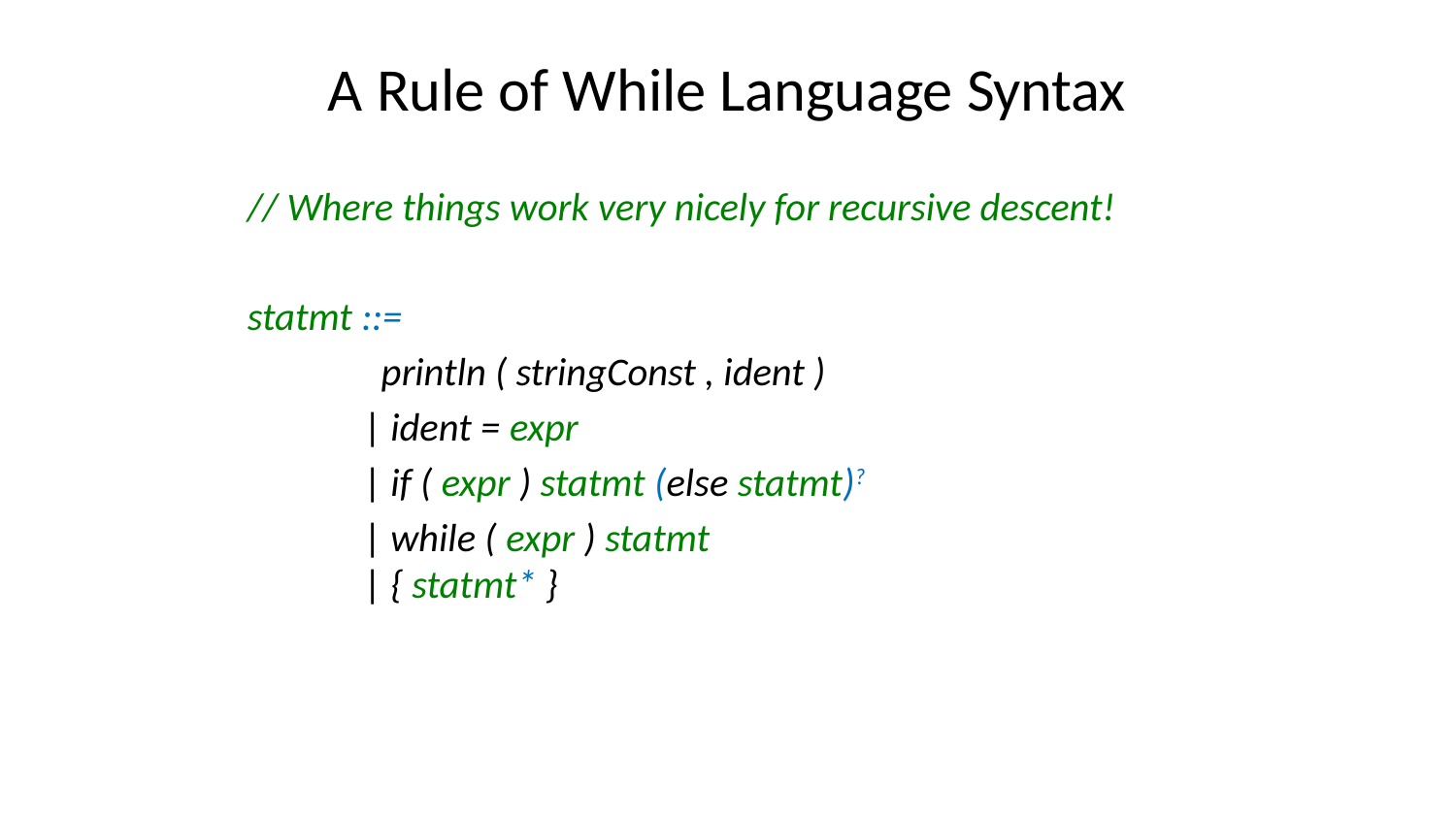$def start = {$ 

# Parser for the statmt (rule -> code)

- $def skip(t : Token) = if (lexertoken == t) lexern.$  else error("Expected"+ t)
	- if (lexer.token == Println) { lexer.next;
	- skip(openParen); skip(stringConst); skip(comma); skip(identifier); skip(closedParen)  $\}$  else if (lexer.token == Ident) { lexer.next; skip(equality); expr
	- } else if (lexer.token == ifKeyword) { lexer.next; skip(openParen); expr; skip(closedParen); statmt; if (lexer.token  $==$  elseKeyword) { lexer.next; statmt } // | while ( expr ) statmt

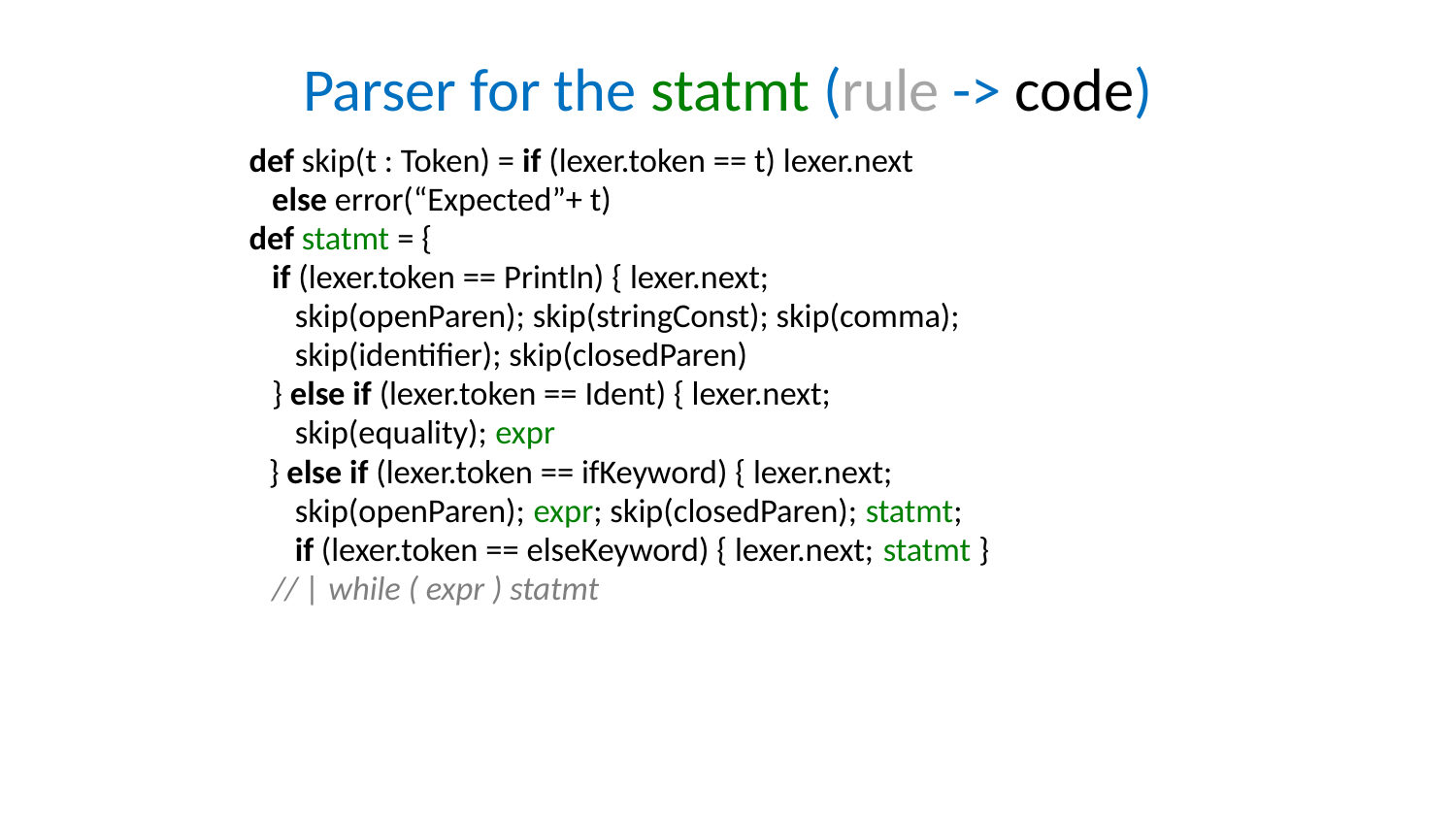## Continuing Parser for the Rule

### // | while ( expr ) statmt

### // | { statmt\* }

 $\}$  else if (lexer.token == whileKeyword) { lexer.next; skip(openParen); expr; skip(closedParen); statmt

- $}$  else if (lexer.token == openBrace) { lexer.next; while (isFirstOfStatmt) { statmt } skip(closedBrace)
- } else { error("Unknown statement, found token " + lexer.token) }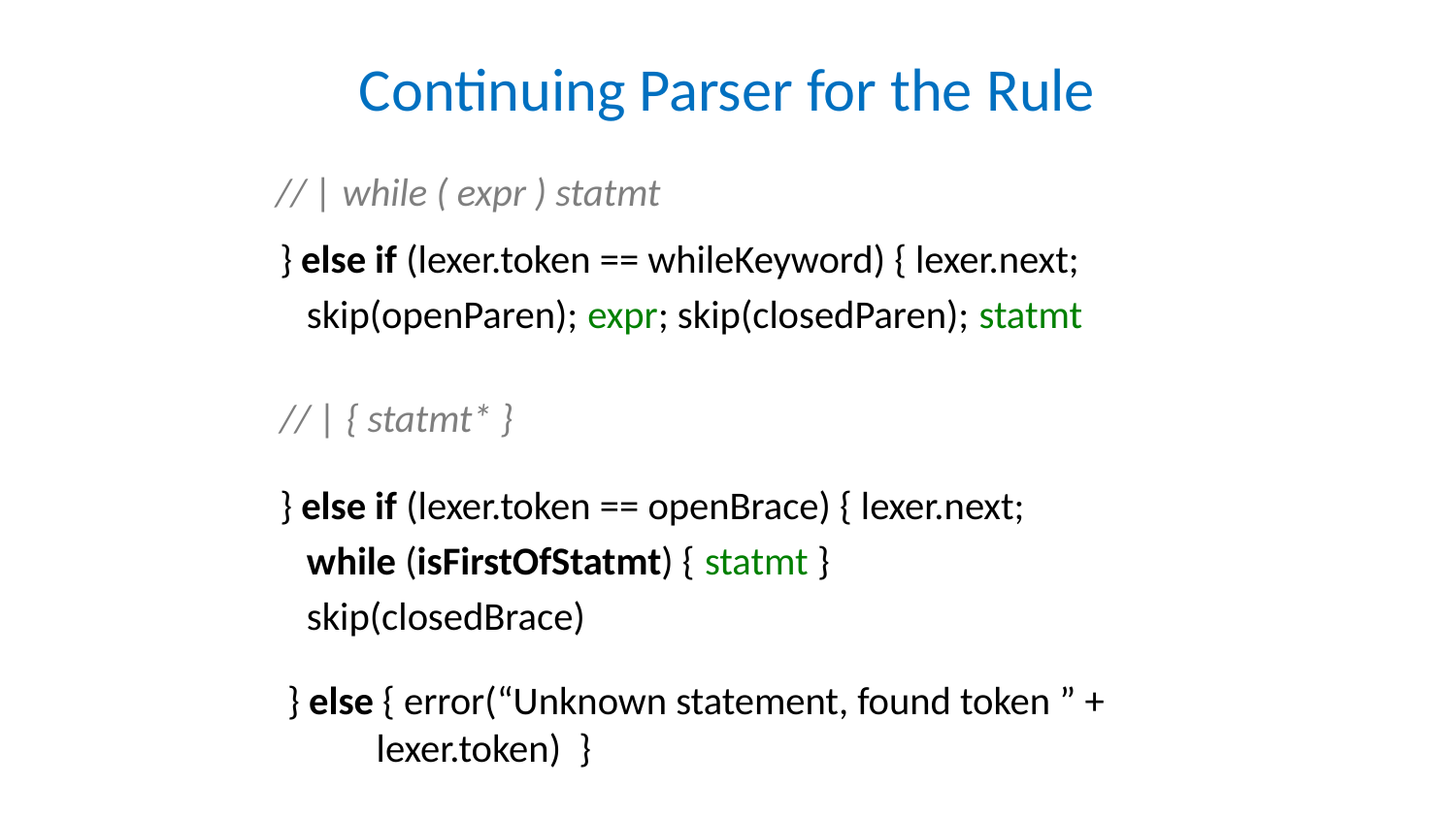statmt ::= println ( stringConst , ident ) | if ( expr ) statmt (else statmt)? | while ( expr ) statmt



- expressions
- 
- Look what each alternative starts with to decide what to parse • Here: we have terminals at the beginning of each alternative • More generally, we have 'first' computation, as for regular
- 
- Consider a grammar G and non-terminal N  $L_G(N) = \{$  set of strings that N can derive  $\}$
- e.g. L(statmt) all statements of while language first(N) = { a | aw in  $L_c(N)$ , a – terminal, w – string of terminals}
	- first(statmt) =  $\{$  println, ident, if, while,  $\{$   $\}$ first(while (  $expr$  ) statmt) = { while }  $-$  we will give an algorithm

## How to construct if conditions?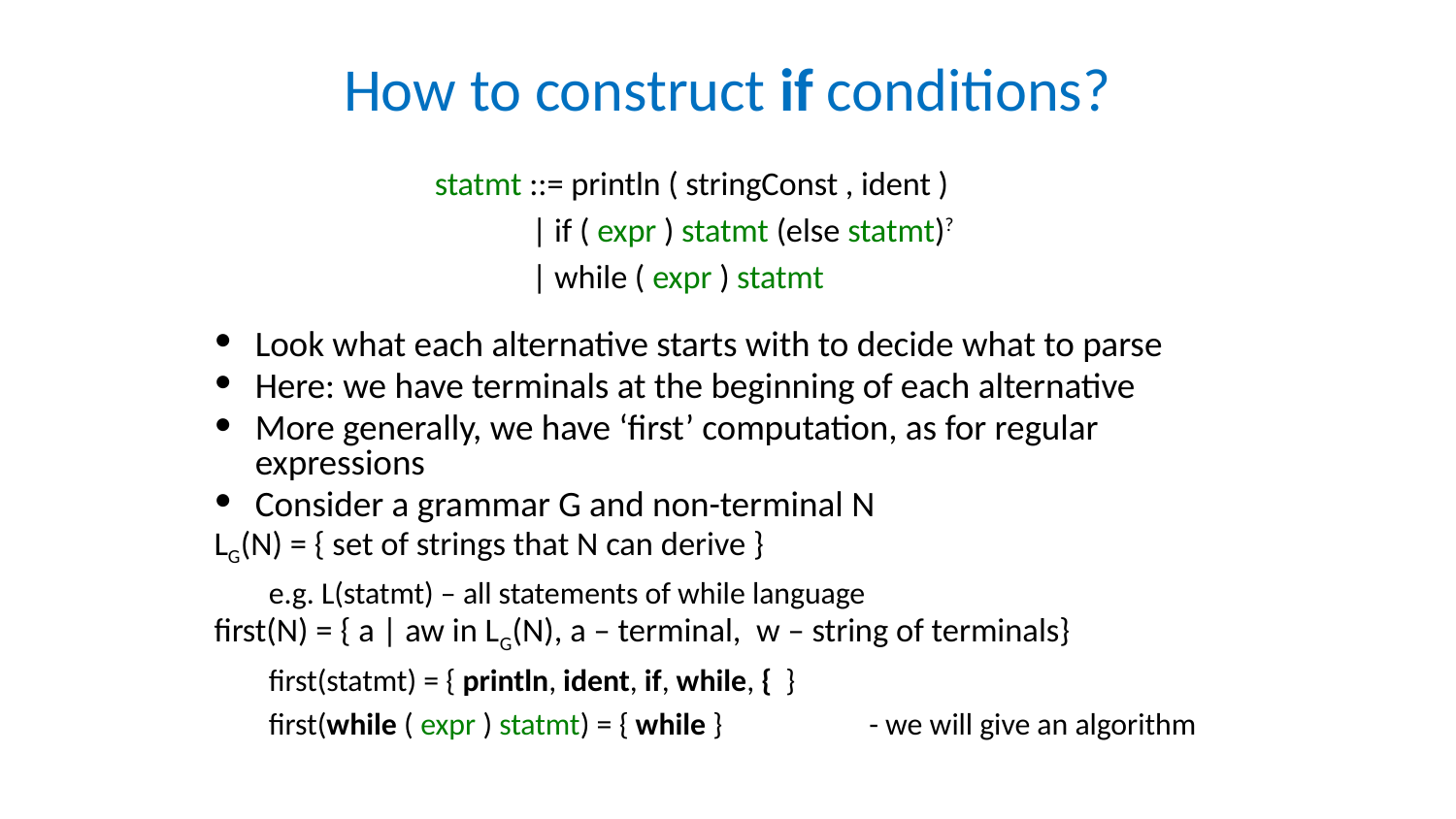Formalizing and Automating Recursive Descent: LL(1) Parsers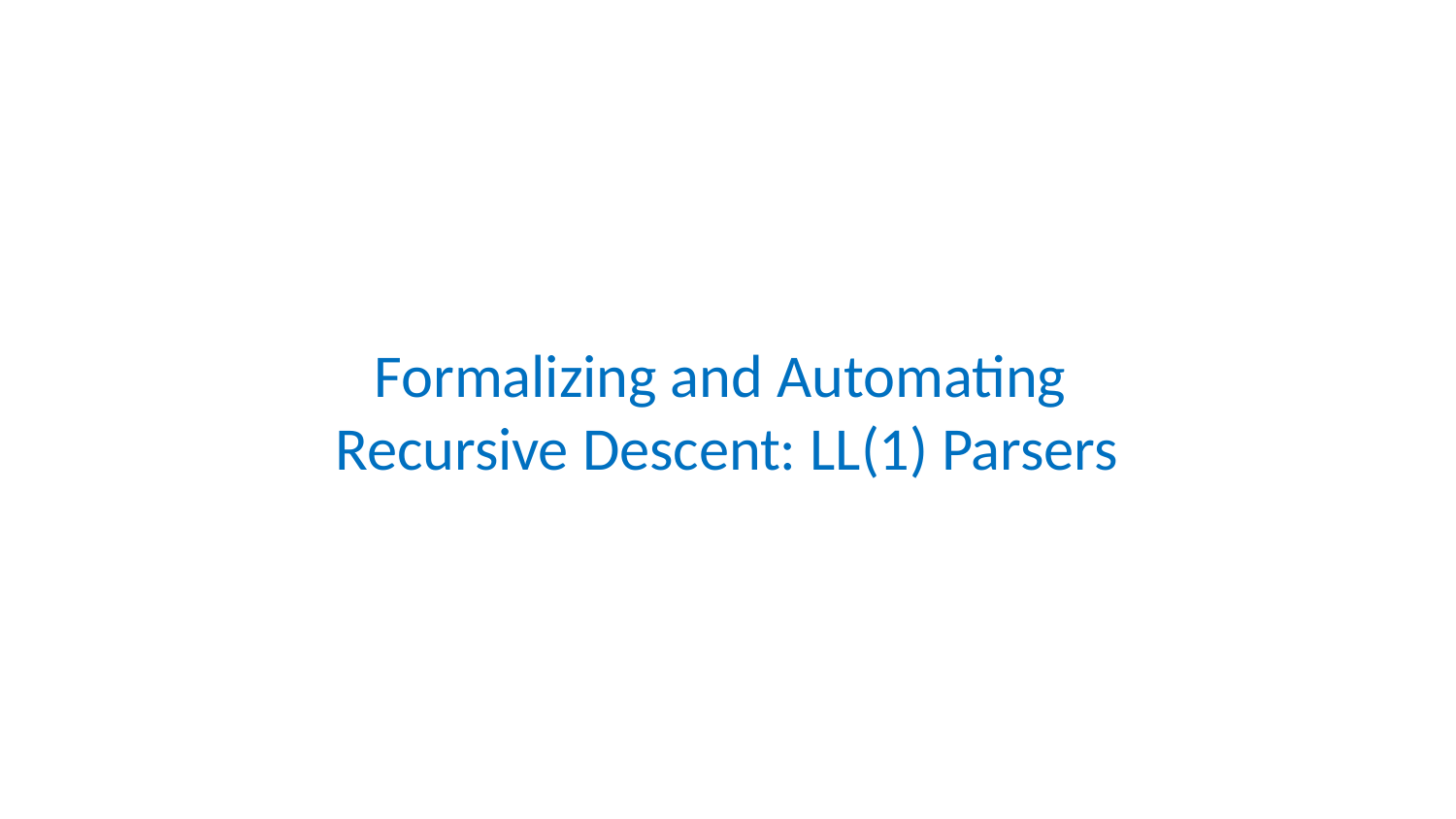# Task: Rewrite Grammar to make it suitable for recursive descent parser • Assume the priorities of operators as in Java

 $expr ::= expr (+|-| * | /) expr$  | name | `(' expr `)' name ::= ident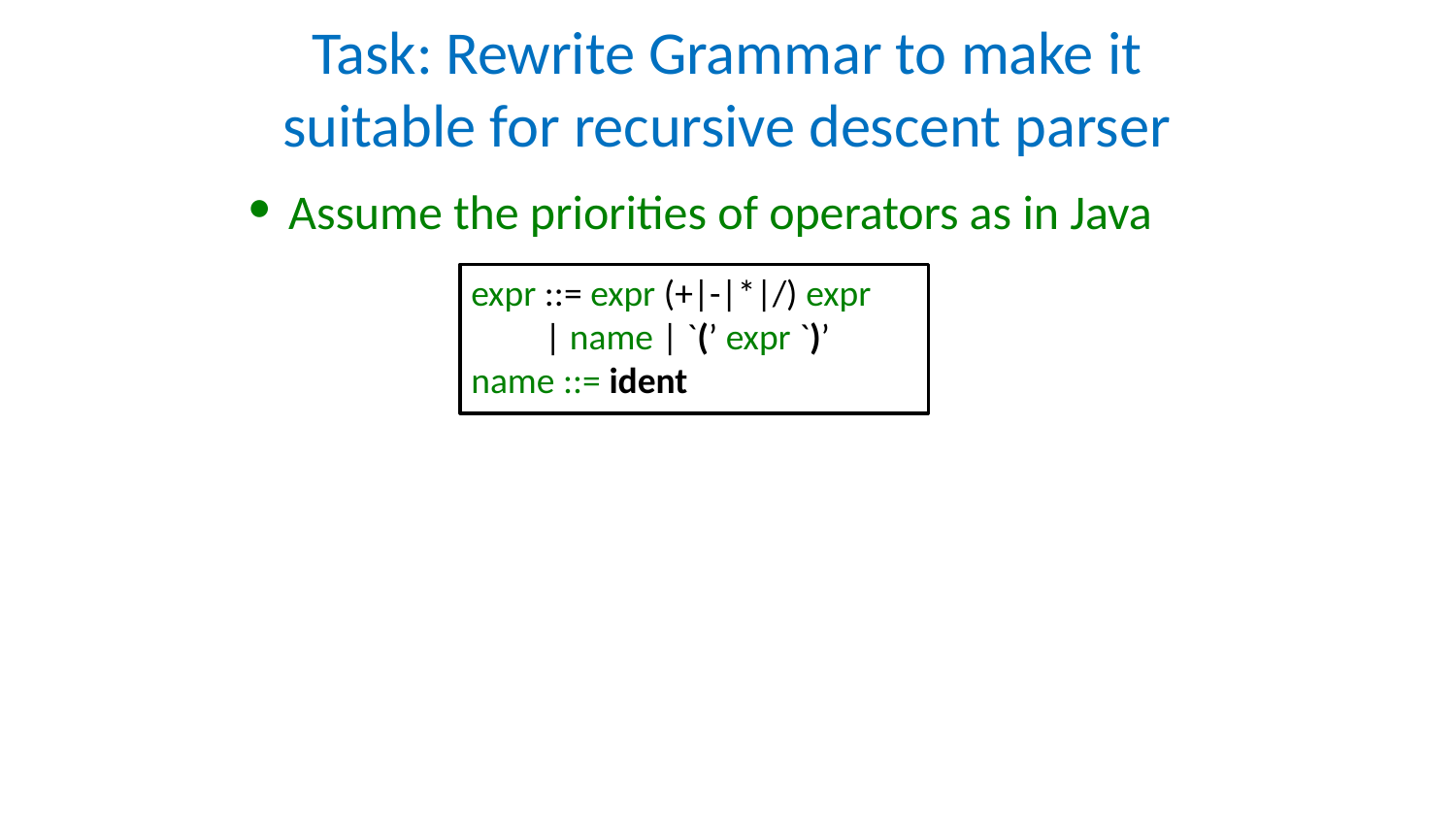### Grammar vs Recursive Descent Parser

expr ::= term termList | ε | ε name ::= ident

- $def expr = { term; termList }$ def termList =
	- if (token==PLUS) {
		-
	- skip(PLUS); term; termList } else if (token==MINUS) skip(MINUS); term; termList }
	- def term  $=$  { factor; factorList }
	- ... def factor = if (token==IDENT) name else if (token==OPAR) { skip(OPAR); expr; skip(CPAR)
		- } else error("expected ident or )")

- termList ::= + term termList | - term termList
- term ::= factor factorList factorList ::= \* factor factorList | / factor factorList
- factor ::= name | ( expr )
- Note that the abstract trees we would create in this example do not strictly

follow parse trees.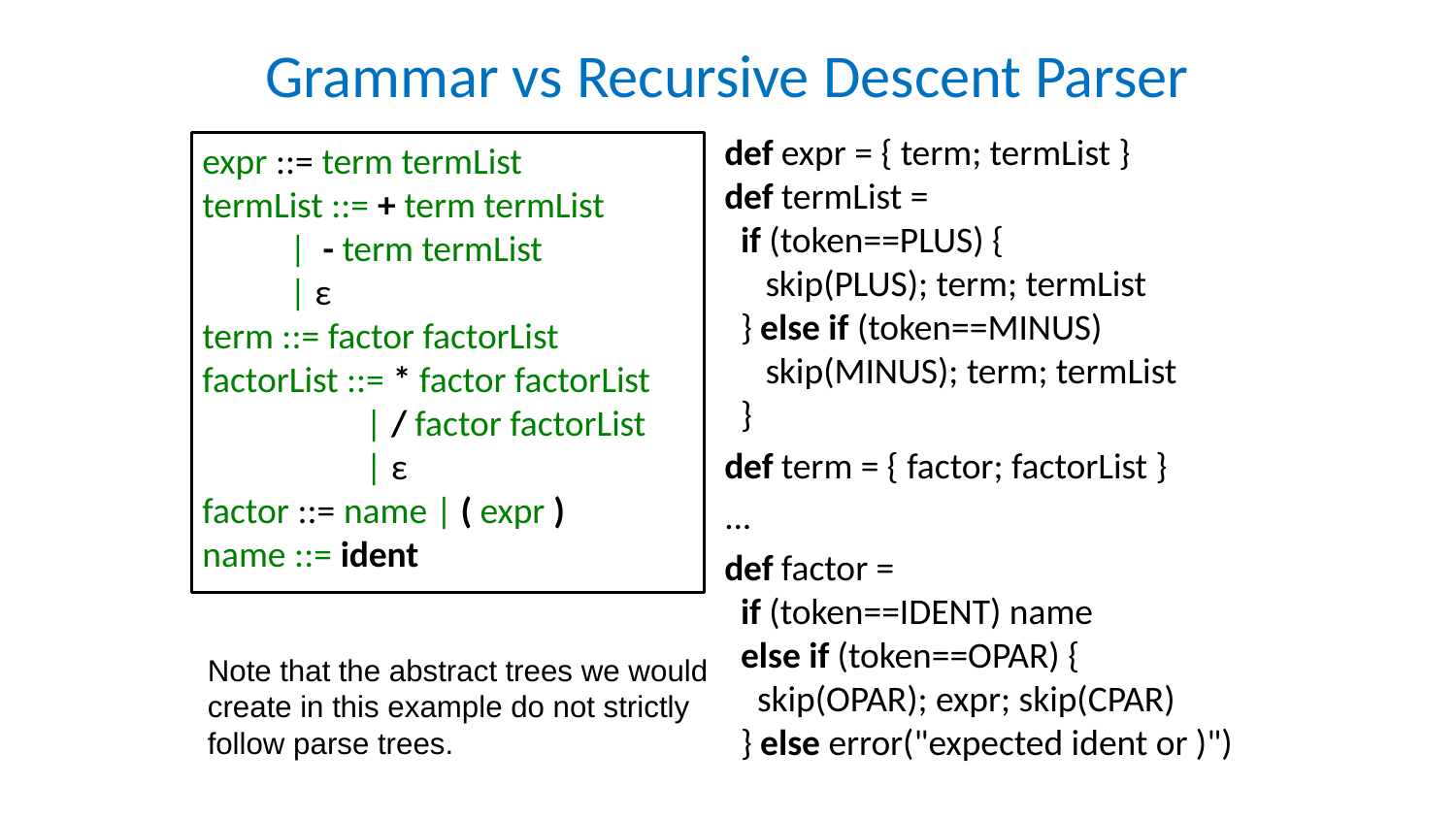

- - $T1 = first(B_1 ... B_p)$  $T2 = first(C_1 ... C_q)$  $T3 = first(D_1 ... D_r)$
	-
	-
- 

### Rough General Idea

def A = if (token  $\in$  T1) {  $B_1 \dots B_p$ else if (token  $\in$  T2) {  $C_1$  ...  $C_n$  $}$  else if (token  $\in$  T3) { D<sub>1</sub> ... D<sub>r</sub>

# $first(B<sub>1</sub> ... B<sub>p</sub>) = {a \in \Sigma \mid B<sub>1</sub> ... B<sub>p</sub> \implies ... \implies aw}$ T1, T2, T3 should be disjoint sets of tokens.

- 
- $A :: = B_1 ... B_p$  $\begin{matrix} \mathbf{C}_1 \dots \mathbf{C}_q \end{matrix}$ D<sub>1</sub> ... D<sub>r</sub>



} else error("expected T1,T2,T3") where: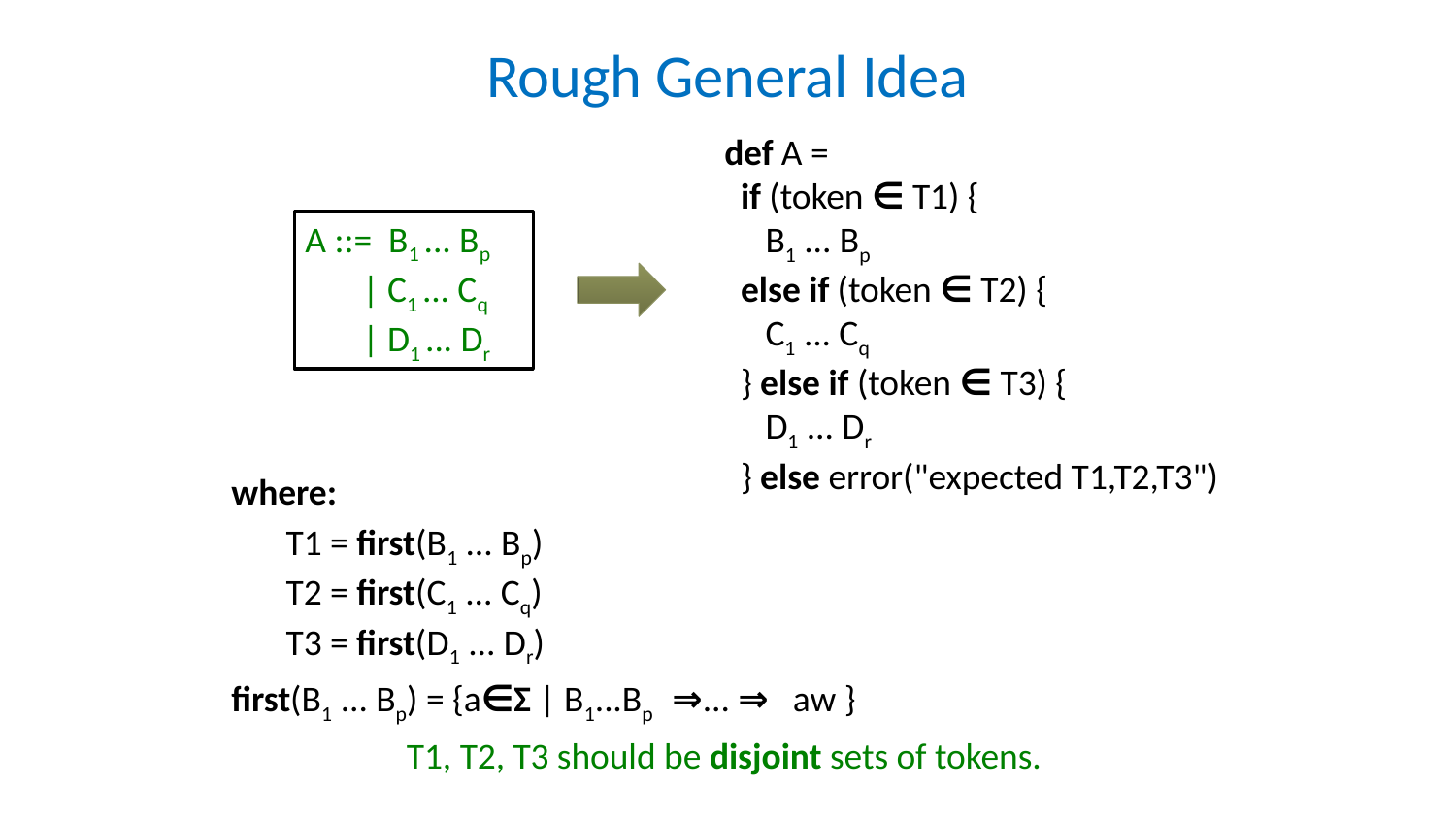# Computing first in the example

- termList ::= + term termList | - term termList
- term ::= factor factorList factorList ::= \* factor factorList | / factor factorList factor ::= name | ( expr )
- $first(name) = {ident}$ first((  $expr$  ) ) = {( }  $first(factor) = first(name)$  U first( ( expr ) )  $= \{ident\} \cup \{ \}$  $=$  {ident,  $\{\}$
- first(\* factor factorList) =  $\{ * \}$
- first(/ factor factorList) =  $\{ / \}$
- first(factorList) = { $*,$  / }
- $first(term) = first(factor) = {ident, ( }$
- $first(termList) = \{ + , \}$
- $first(exp) = first(term) = {ident, ( }$

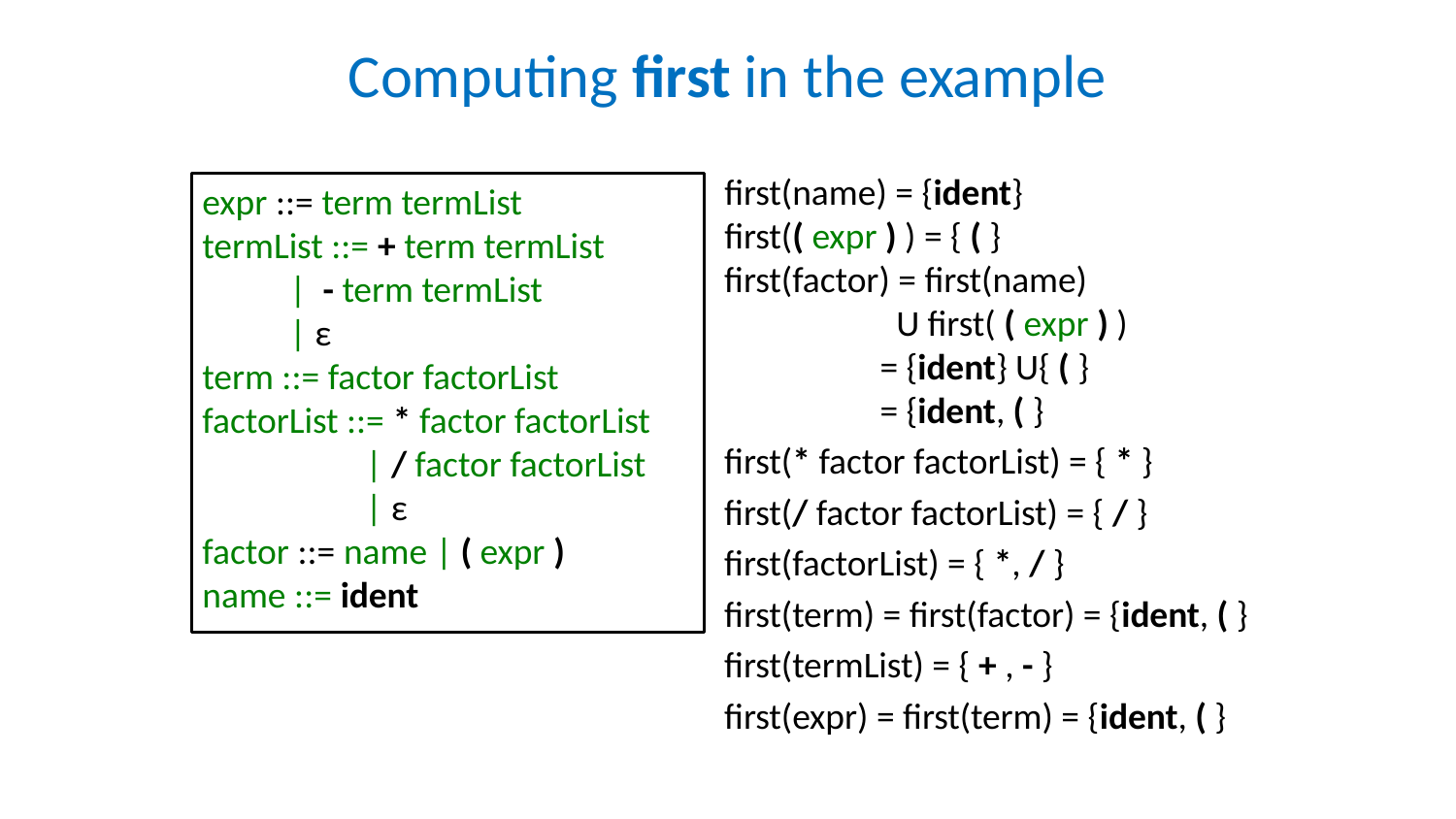## Algorithm for first: Goal

# Given an arbitrary context-free grammar with a set of rules of the form  $X ::= Y_1 ... Y_n$  compute

symbol.

- 
- first for each right-hand side and for each
- How to handle
- alternatives for one non-terminal
- sequences of symbols
- nullable non-terminals
- recursion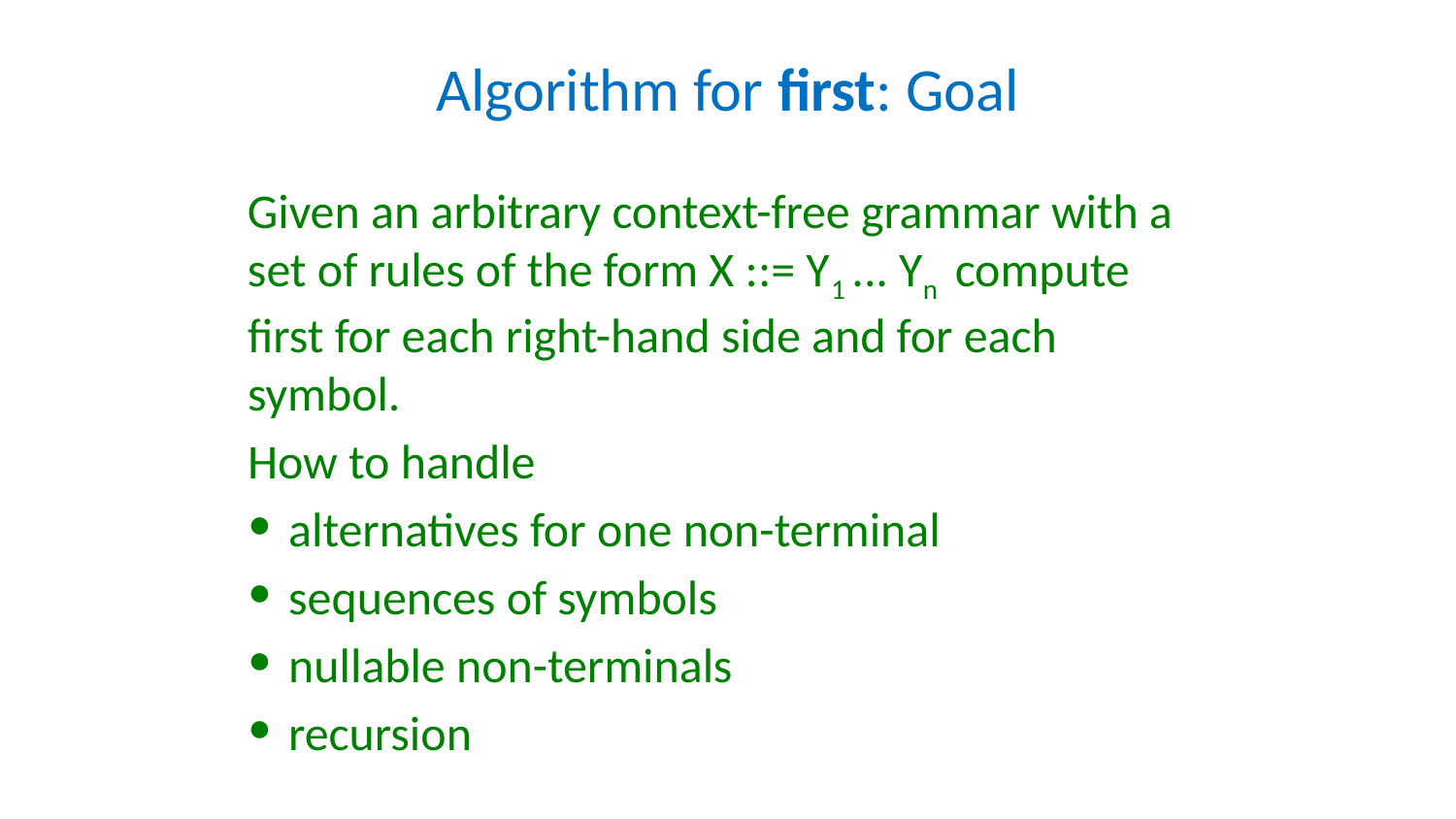## Rules with Multiple Alternatives

 $first(A) = first(B<sub>1</sub>... B<sub>p</sub>)$  $U$  first( $C_1 ... C_q$ )  $U$  first $(D_1 ... D_r)$ 





# $\text{first}(B_1... B_p) = \text{first}(B_1)$  if not nullable(B<sub>1</sub>)

 $\left|$  first(B<sub>1</sub>... B<sub>p</sub>) = first(B<sub>1</sub>) U ... U first(B<sub>k</sub>)  $\left|$ 

if nullable $(B_1), ...,$  nullable $(B_{k-1})$  and not nullable $(B_k)$  or  $k=p$ 

### Sequences

- 
- 
- 
- 



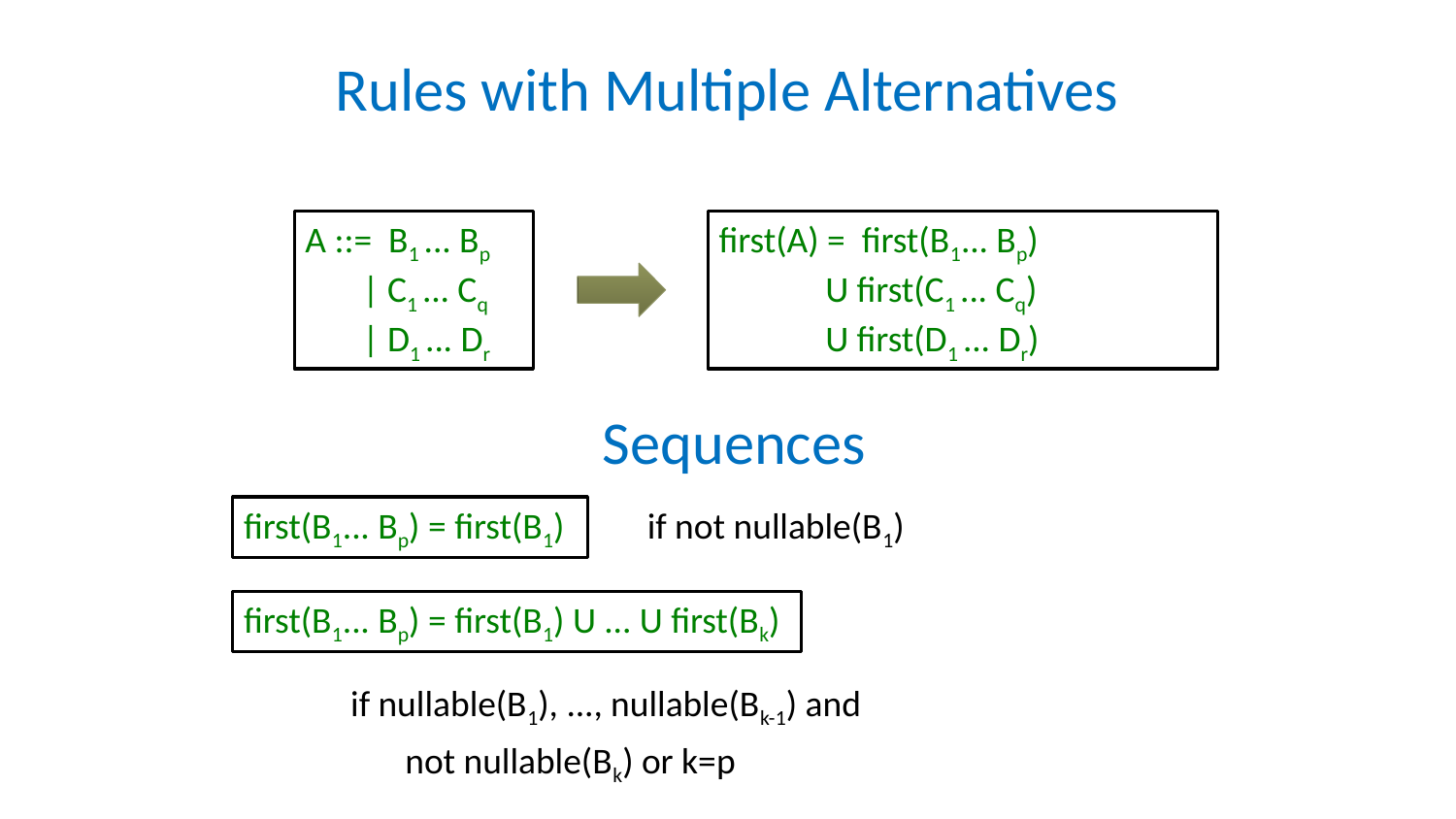### Abstracting into Constraints

- expr ::= term termList termList ::= + term termList | - term termList
- | ε term ::= factor factorList factorList ::= \* factor factorList

term' = factor' I factorList' =  $\{ * \}$ U { / }

' $factor' = name' \cup \{ \}$  $1$ name' = { ident }

- | / factor factorList
- | ε factor ::= name | ( expr )
	-

name ::= ident

expr' = term'  $termList' = \{+\}$ U {-}

nullable: termList, factorList For this nice grammar, there is no recursion in constraints. Solve by substitution.

recursive grammar: constraints over finite sets: expr' is first(expr)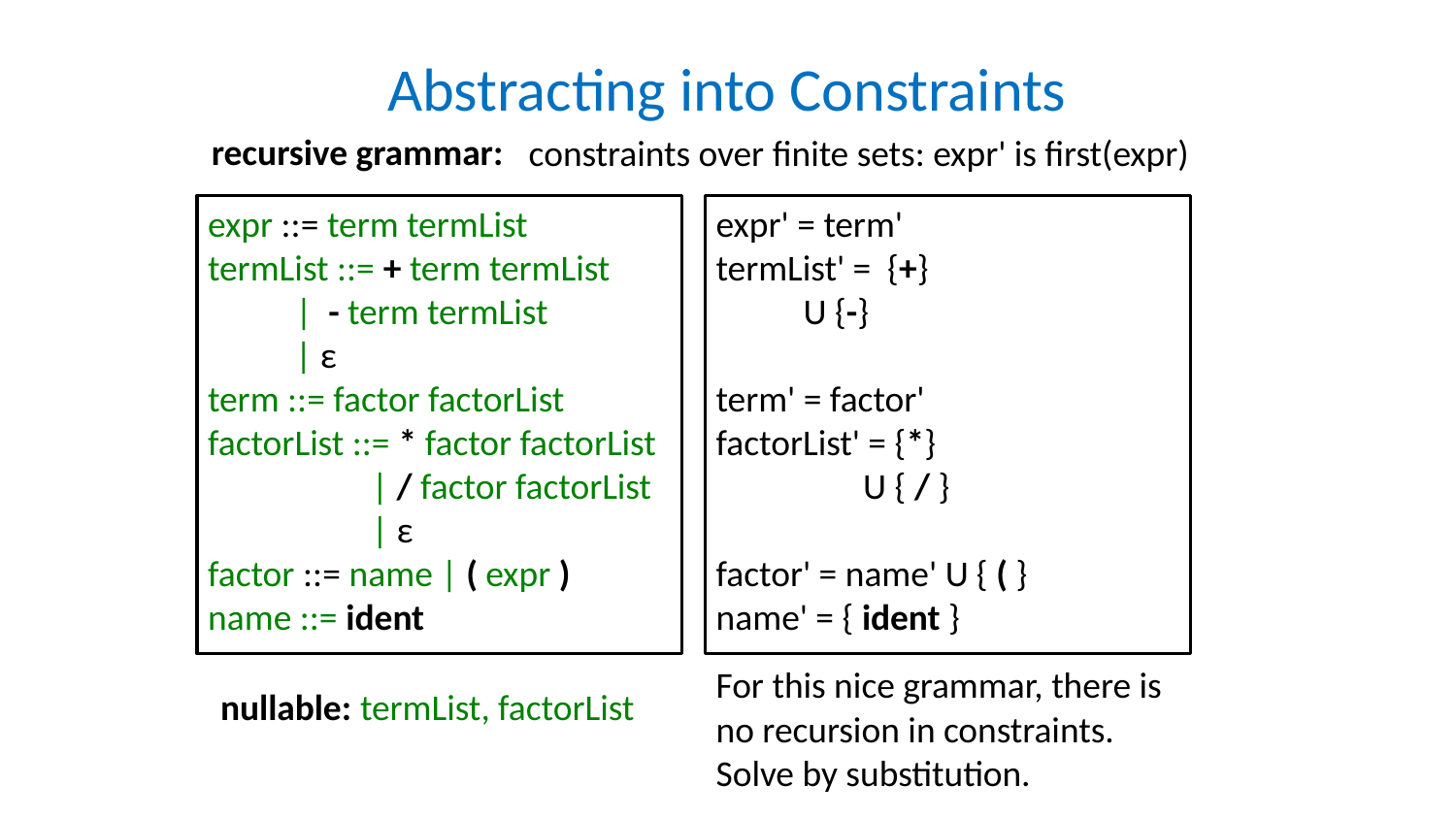### Example to Generate Constraints





### First sets of terminals:  $S', X', Y', Z' \subseteq \{a,b\}$







reachable (from S): productive: nullable:

terminals: a,b non-terminals: S, X, Y, Z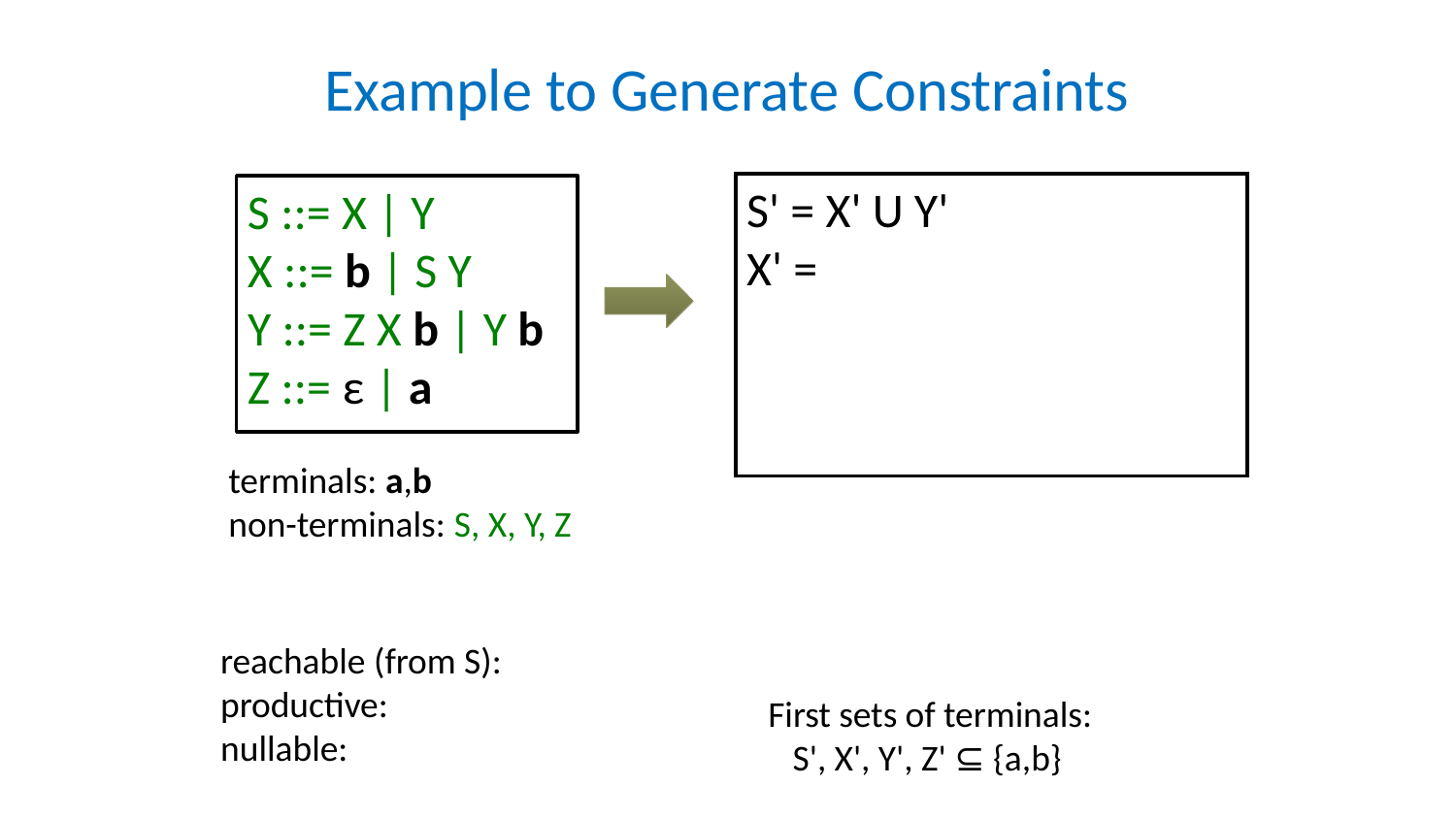### Example to Generate Constraints



### $S' = X' U Y'$  $X' = \{b\} \cup S'$  $Y' = Z' U X' U Y'$  $Z' = \{a\}$



reachable (from S): S, X, Y, Z productive: X, Z, S, Y nullable: Z

terminals: a,b non-terminals: S, X, Y, Z

These constraints are recursive. How to solve them?

- $S', X', Y', Z' \subseteq \{a,b\}$
- How many candidate solutions
- in this case?
- for k tokens, n nonterminals?

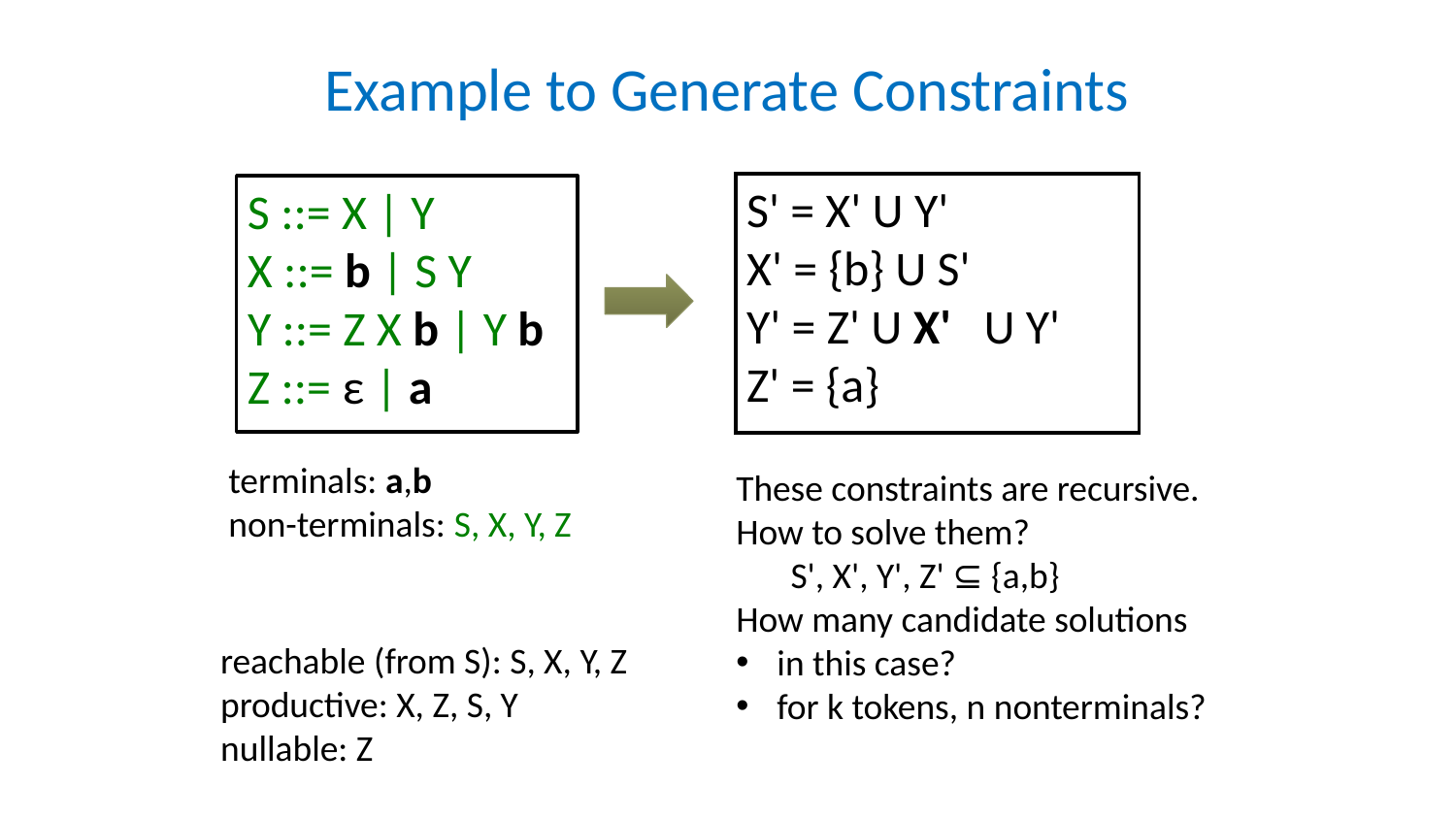Iterative Solution of first Constraints

### $S' = X' \cup Y'$  $X' = \{b\} \cup S'$  $Y' = Z' U X' U Y'$  $Z' = \{a\}$

### Sets grow in each step • initially they are empty, so they can only grow • if sets grow, the RHS grows (U is monotonic), and so does LHS • they cannot grow forever: in the worst case contain all tokens

 S' X' Y' Z' {} {} {} {} 1. {} {b} {b} {a} 2. {b} {b} {a,b} {a}  ${a,b}$   ${a,b}$   ${a,b}$   ${a,b}$   ${a}$ {a,b} {a,b} {a,b} {a} 5.

- Start from all sets empty. • Evaluate right-hand side and assign it to left-hand side. • Repeat until it stabilizes.
- 

- 
- 
- -
- 
- 
- 
- -
	-
	-
	-
	-
	- -
	-
	-
	-
	-
	-
	-
	-
	-
	-
	- -
	-
	-
	-
- -
- 
- 
- 
- -

3.

4.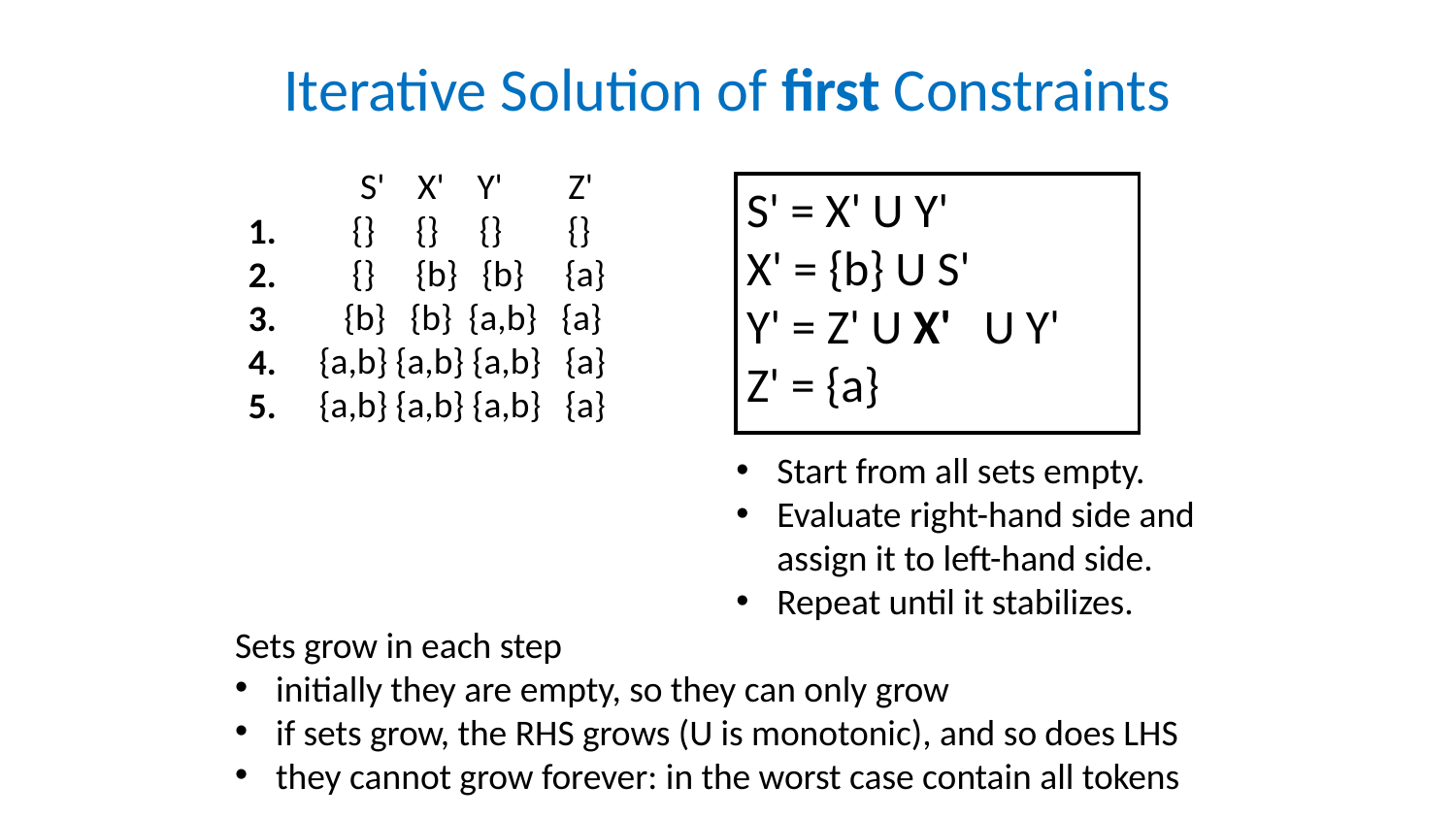### • Non-terminal is nullable if it can derive  $ε$

# Constraints for Computing Nullable



 $S', X', Y', Z' \in \{0, 1\}$  0 - not nullable | - disjunction & - conjunction

- $|S' = X' | Y'$  $X' = 0 | (S' \& Y')$  $Y' = (Z' \& X' \& 0)$  | (Y' & 0)  $Z' = 10$ 
	- S' X' Y' Z' 0 0 0 0 1. 0 0 0 1 2. 0 0 0 1 3.

1 - nullable

again monotonically growing





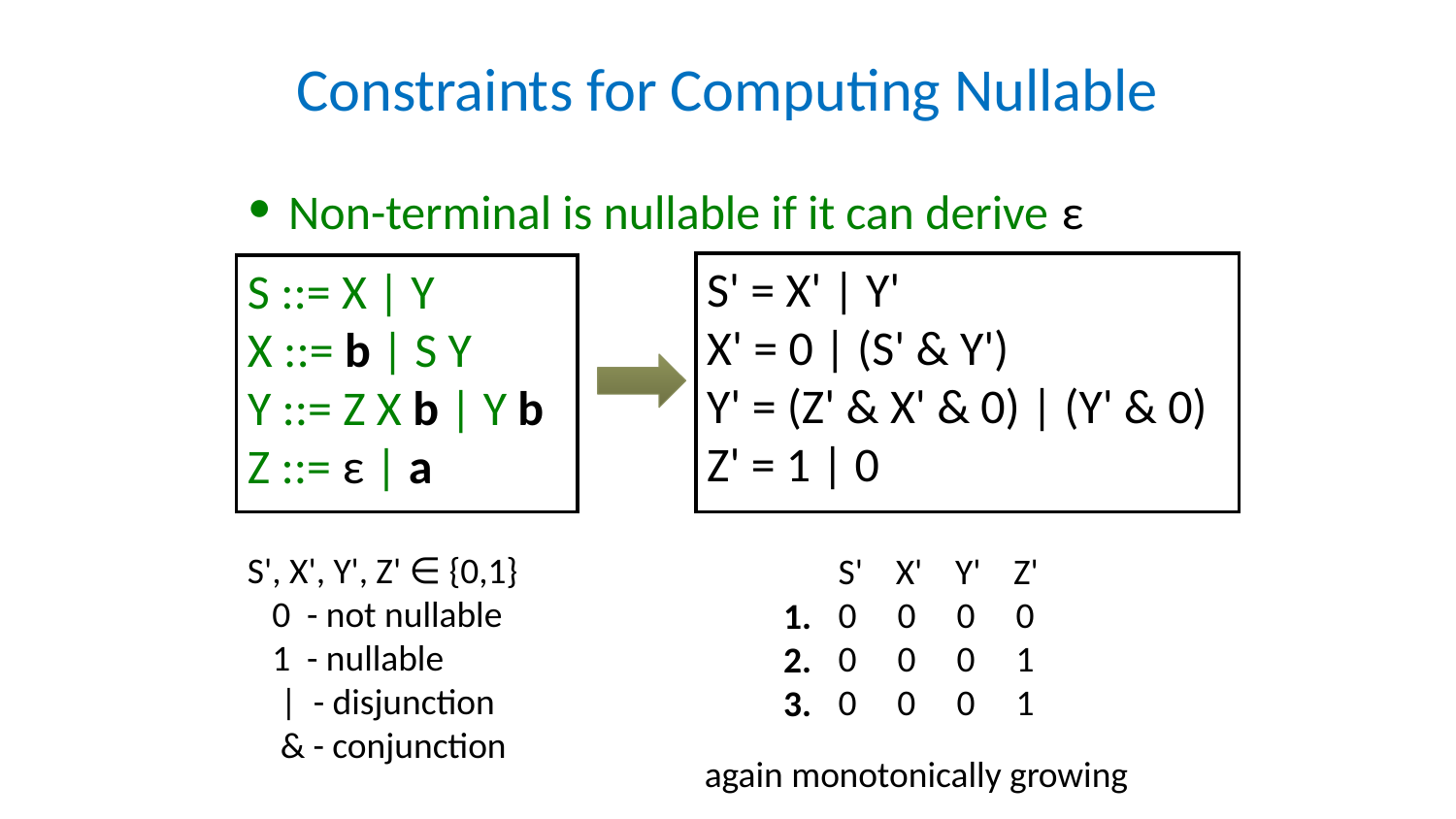## Computing first and nullable

- Given any grammar we can compute – for each non-terminal X whether nullable(X)  $-$  using this, the set first(X) for each non-terminal X
	-
- General approach:
	- generate constraints over finite domains, following the structure of each rule
	- solve the constraints iteratively
		- start from least elements
		- keep evaluating RHS and re-assigning the value to LHS
		- stop when there is no more change
-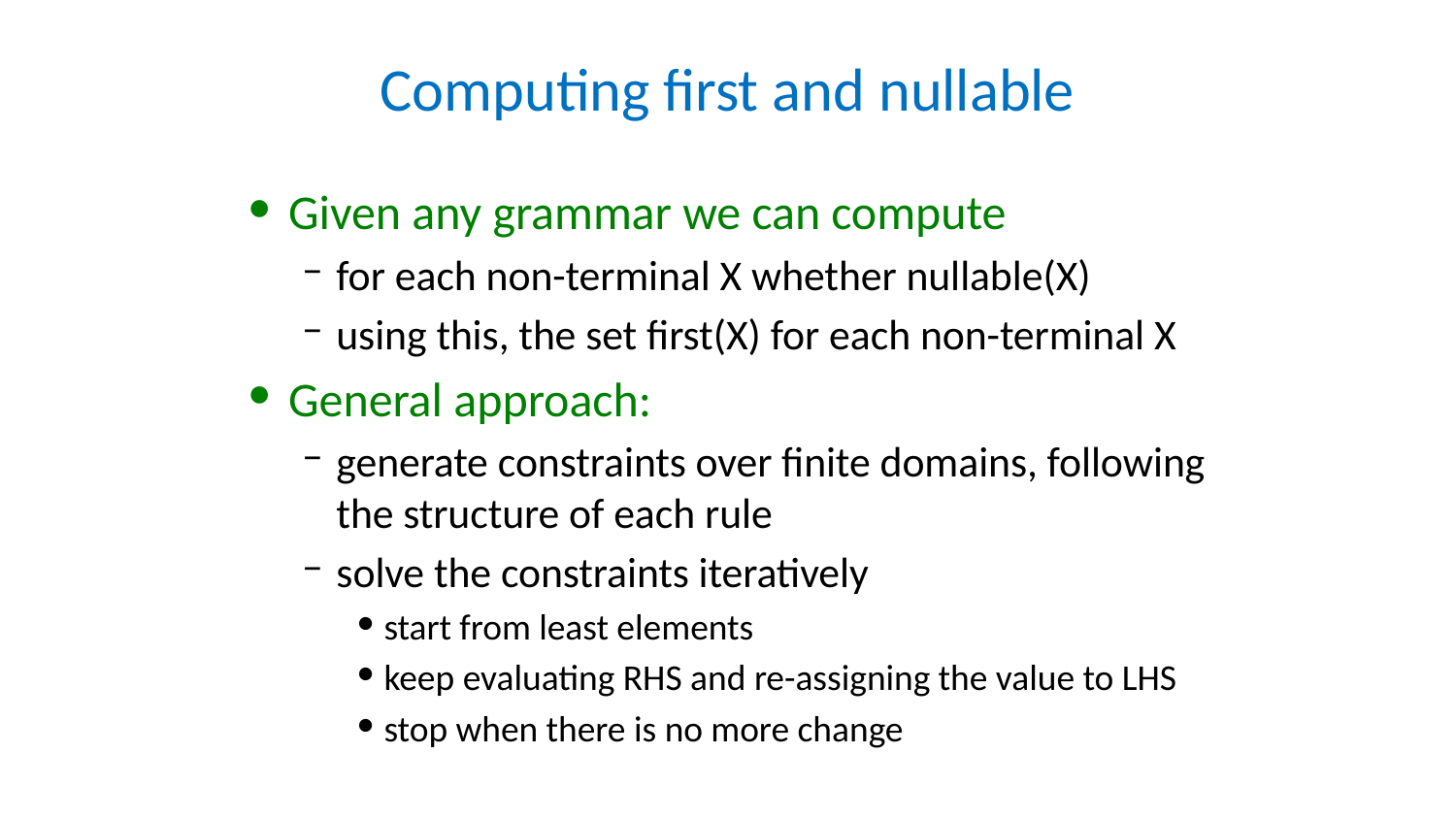# Summary: Algorithm for nullable



 $nullable = \{\}$ changed = true while (changed) { changed = false for each non-terminal X if ((X is not nullable) and (grammar contains rule X ::= ε | ... ) or (grammar contains rule  $X ::= Y1... Yn$  ... where  $\{Y1,...,Yn\} \subseteq \text{nullable}$  then { nullable = nullable  $U\{X\}$  changed = true }

}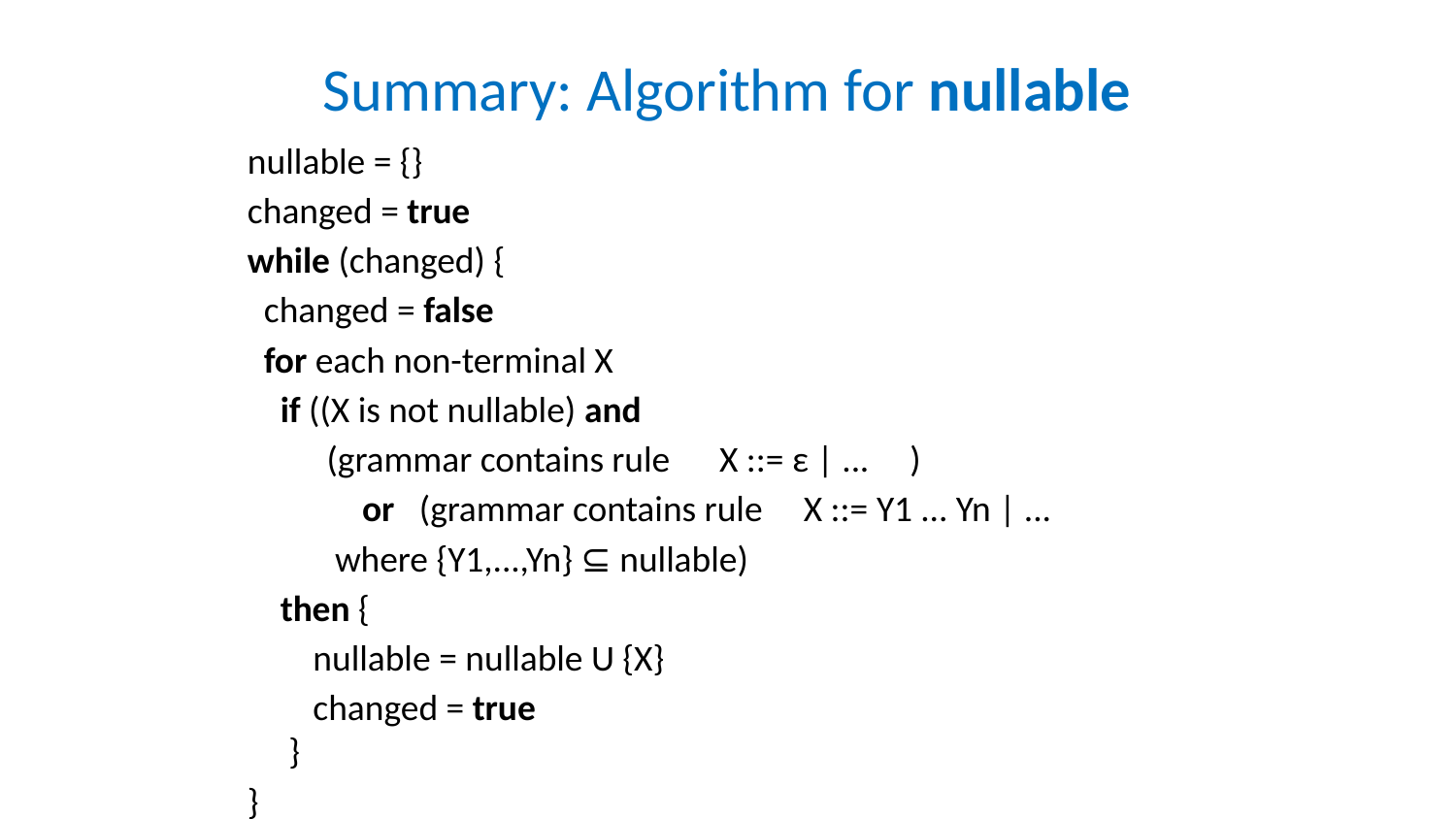## Summary: Algorithm for first

repeat

- for each nonterminal X:  $first(X)=\{\}$ for each terminal t:  $first(t)=\{t\}$ 
	- for each grammar rule  $X ::= Y(1) ... Y(k)$
	- for  $i = 1$  to  $k$ 
		- if  $i=1$  or  $\{Y(1),...,Y(i-1)\}\subseteq$  nullable then
- $first(X) = first(X) \cup first(Y(i))$ until none of first(…) changed in last iteration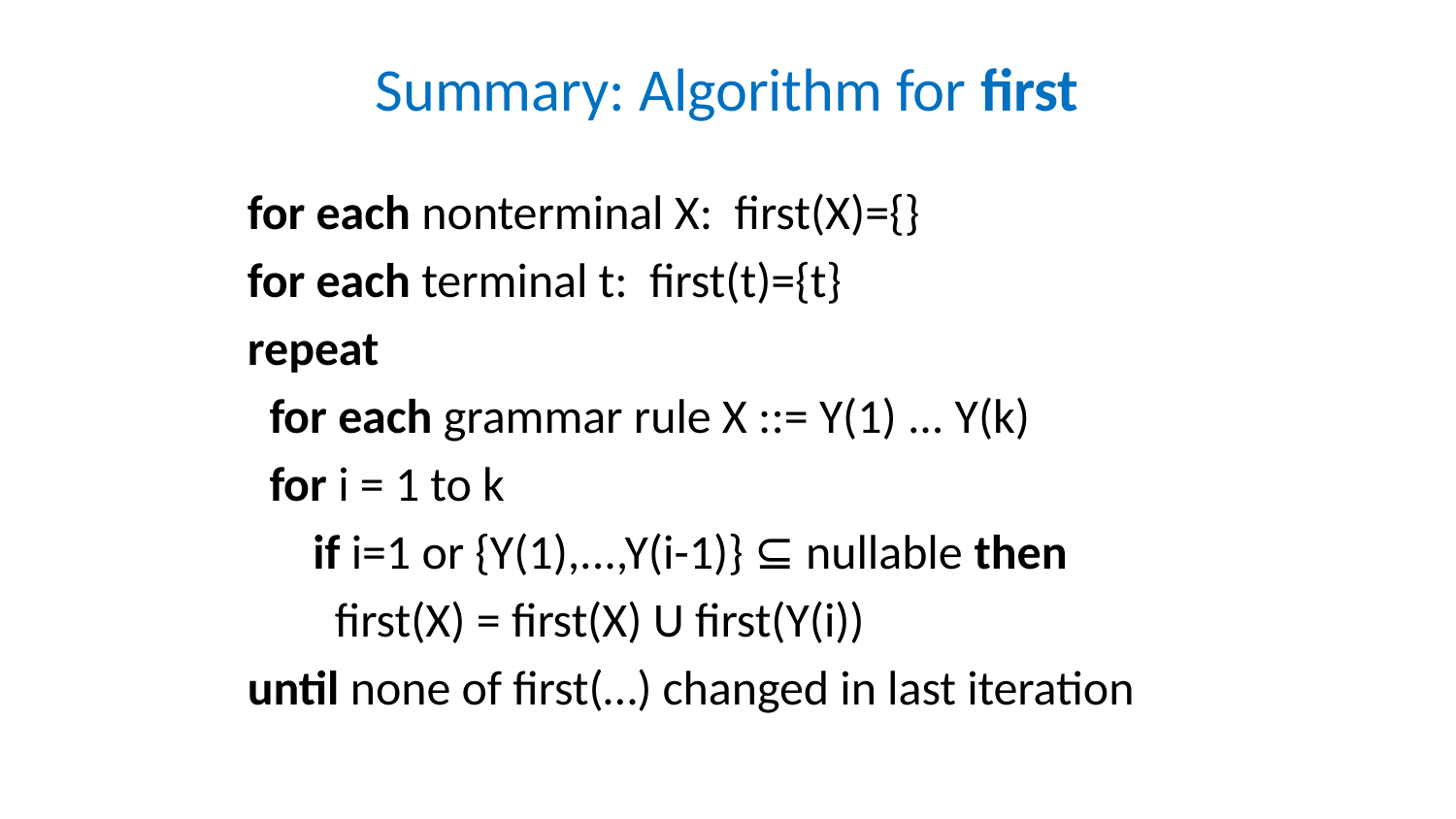Follow sets. LL(1) Parsing Table

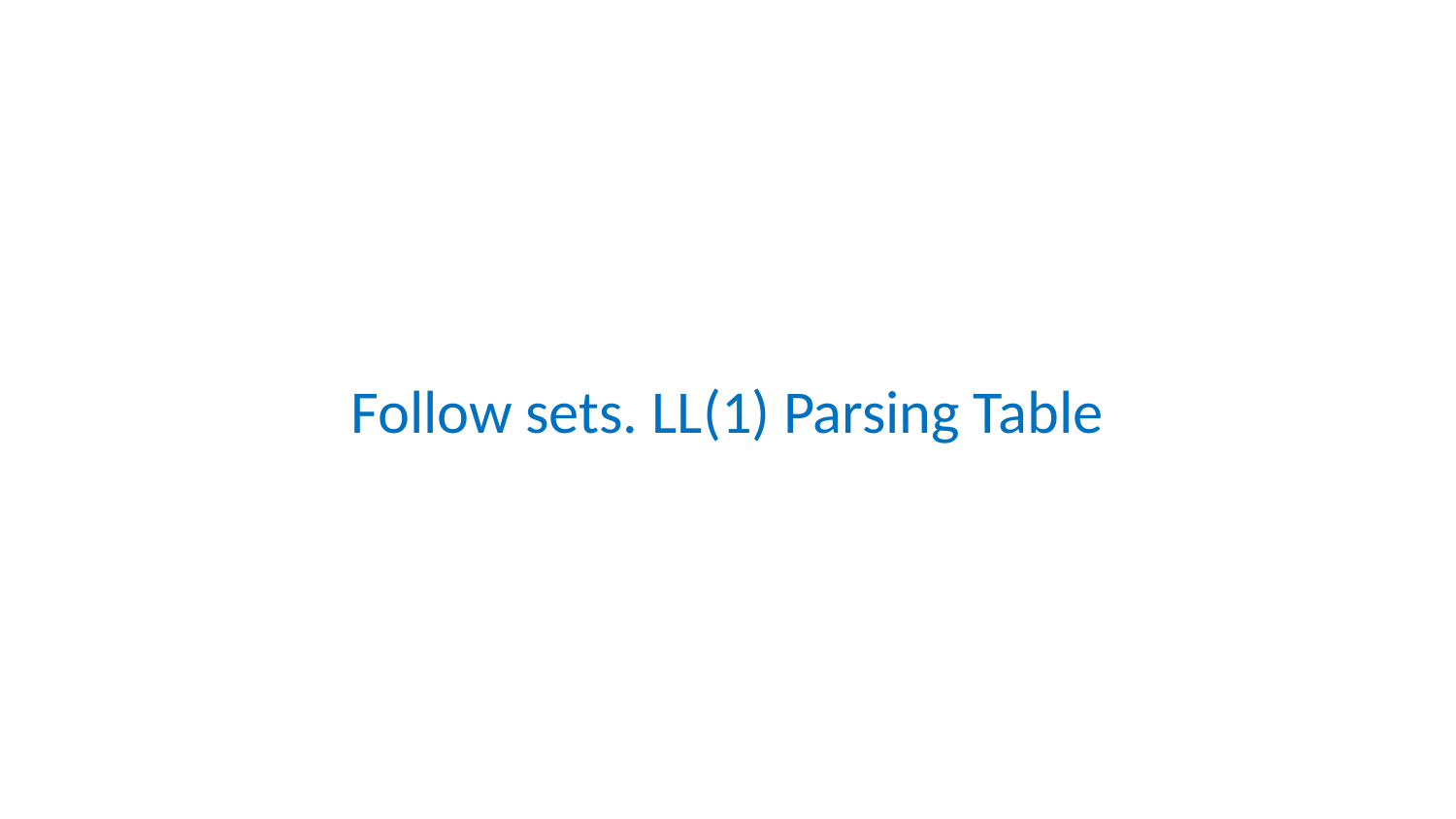Exercise Introducing Follow Sets

- Compute nullable, first for this grammar:
	- stmtList ::= ε | stmt stmtList
	- stmt ::= assign | block
	- $\text{assign} ::= \text{ID} = \text{ID}$ ;
	- block ::= beginof ID stmtList ID ends
- behaves on this input:
	- beginof myPrettyCode
		- $X = U$ ;
		- $y = v$ ;
	- myPrettyCode ends

# Describe a parser for this grammar and explain how it

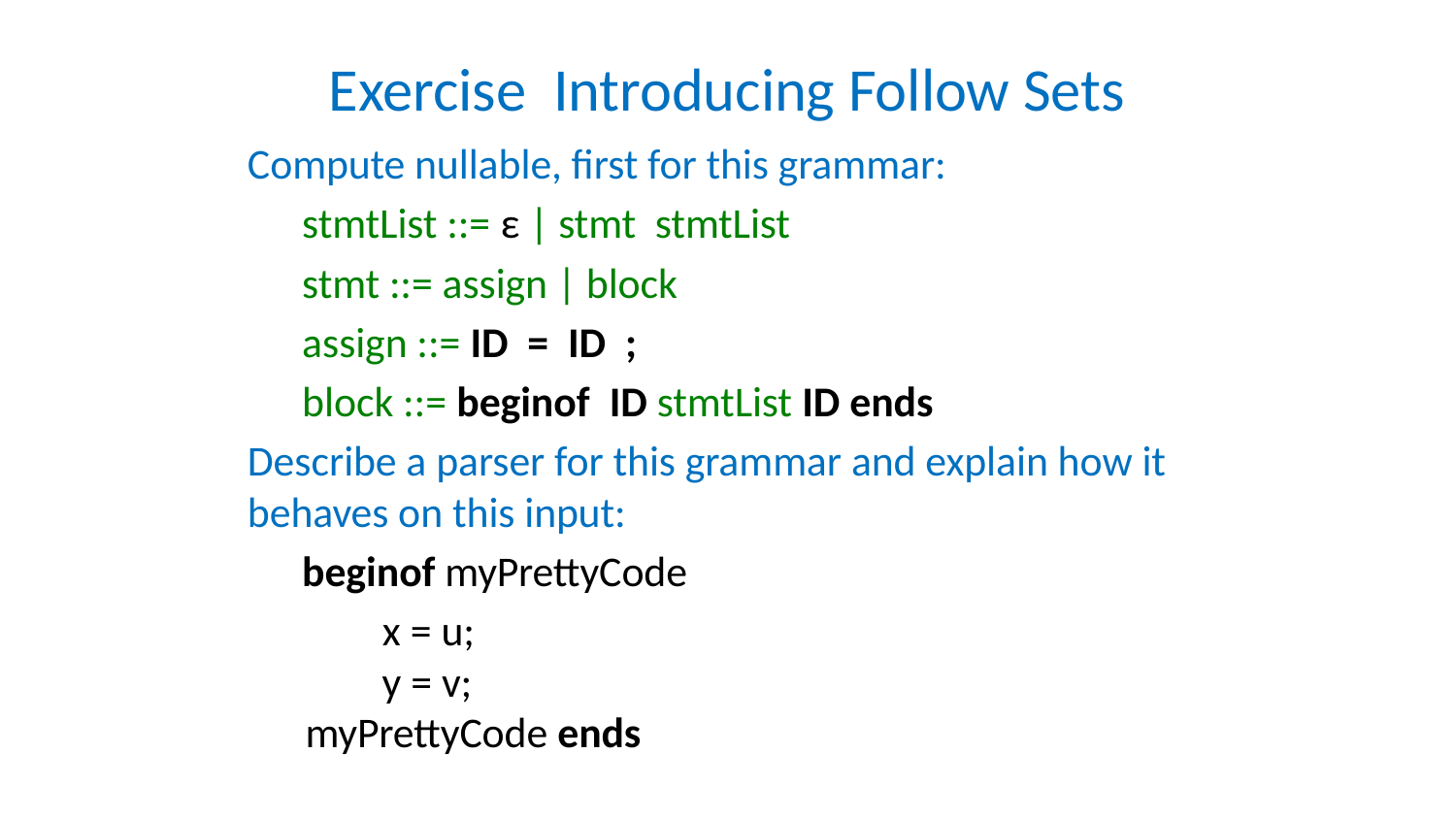# How does a recursive descent parser look like?

- def stmtList =
	- else { stmt; stmtList }
	- if (lex.token  $==$  ID) assign
	- else if (lex.token == beginof) block else error("Syntax error: expected ID or beginonf")

### if  $(???)$   $\{$  what should the condition be?





- def stmt = …
- def block = { skip(beginof); skip(ID); stmtList; skip(ID); skip(ends) }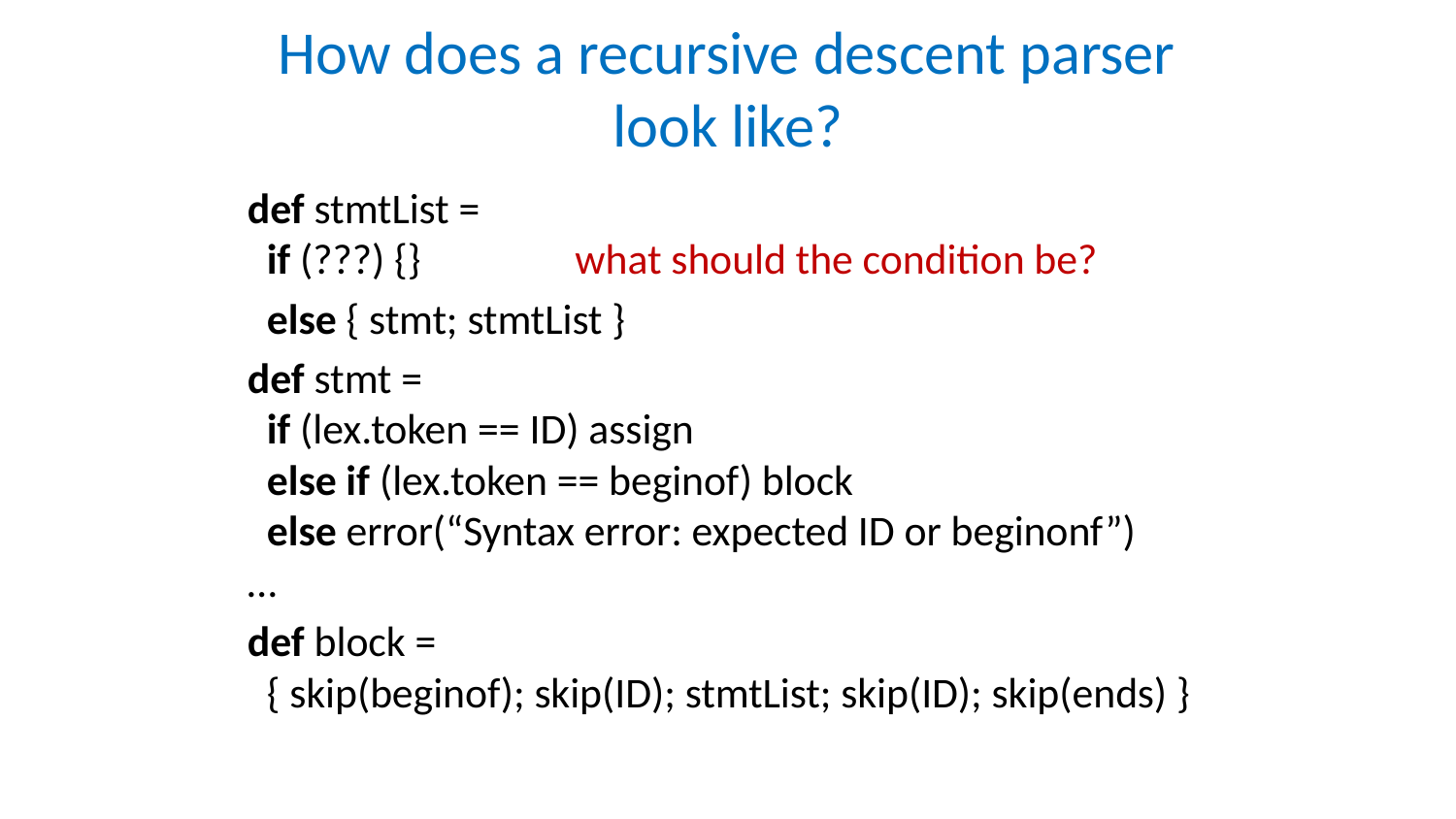### Problem Identified

- $stmtList ::= \varepsilon \mid stemt List$
- stmt ::= assign | block
- assign  $::= ID = ID$ ;
- block ::= beginof ID stmtList ID ends
- Problem parsing stmtList:
	- ID could start alternative stmt stmtList
	- $-$  ID could follow stmt, so we may wish to parse  $ε$ that is, do nothing and return
		-
- For nullable non-terminals, we must also compute what follows them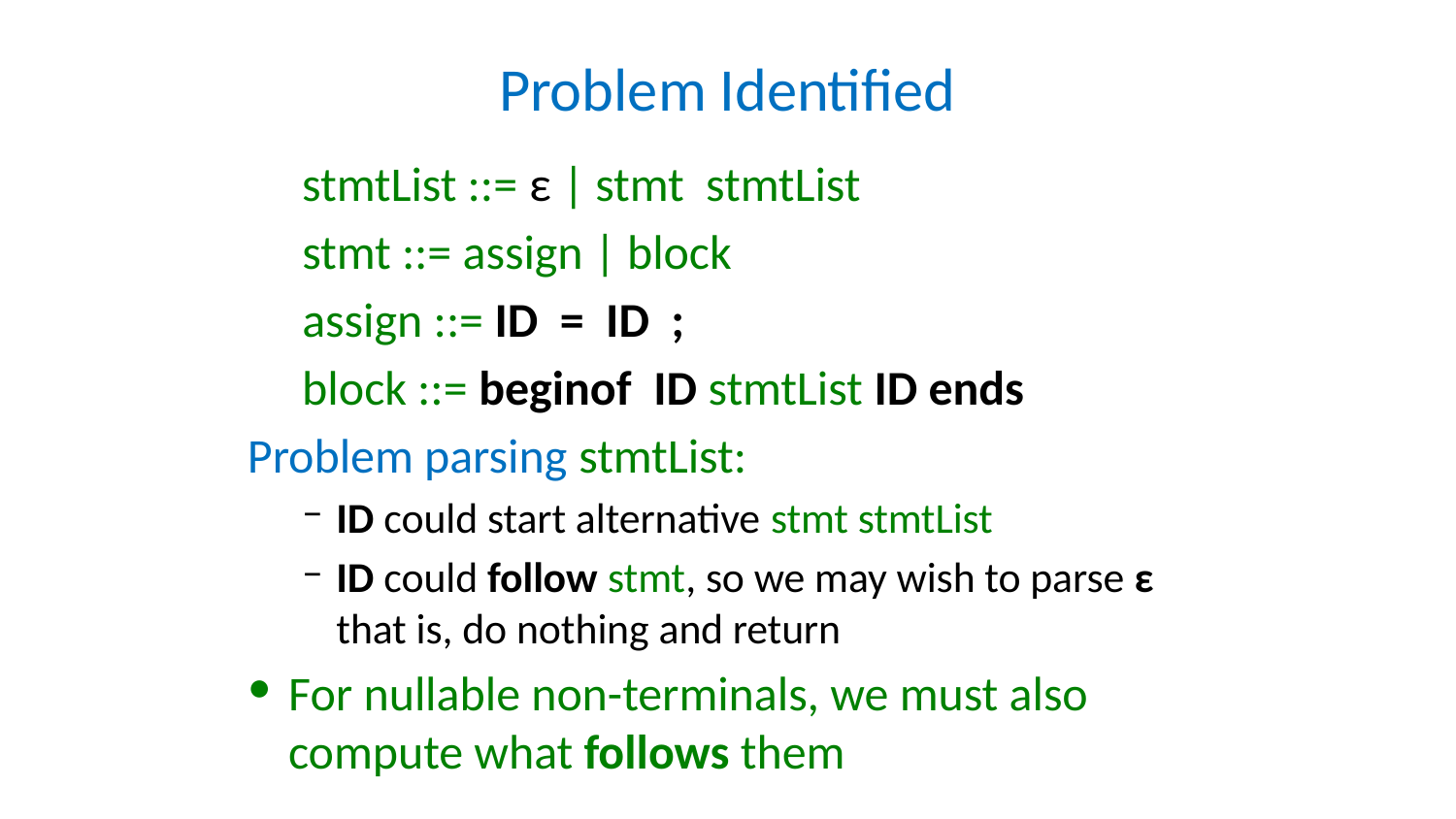LL(1) Grammar - good for building recursive descent parsers





• Grammar is LL(1) if for each nonterminal X – first sets of different alternatives of X are disjoint  $-$  if nullable(X), first(X) must be disjoint from follow(X) and only one alternative of X may be nullable • For each LL(1) grammar we can build recursive-descent parser • Each LL(1) grammar is unambiguous • If a grammar is not LL(1), we can sometimes transform it into equivalent LL(1) grammar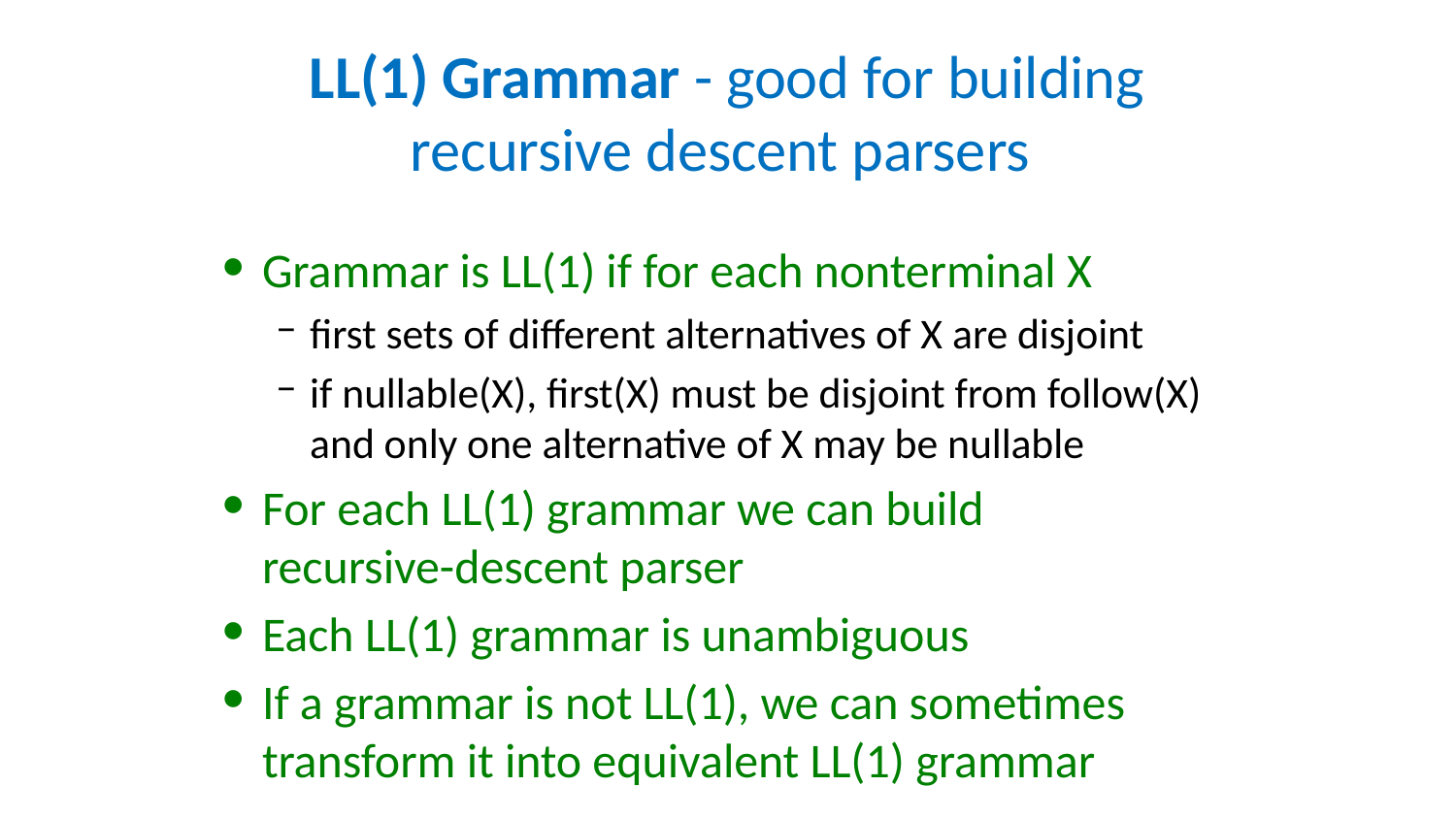# Computing if a token can follow

 $first(B<sub>1</sub> ... B<sub>p</sub>) = {a \in \Sigma | B<sub>1</sub> ... B<sub>p</sub> \implies ... \implies aw}$  $follow(X) = \{a \in \Sigma \mid S \implies ... \implies ... Xa... \}$ 





There exists a derivation from the start symbol that produces a sequence of terminals and nonterminals of the form ...Xa... (the token a follows the non-terminal X)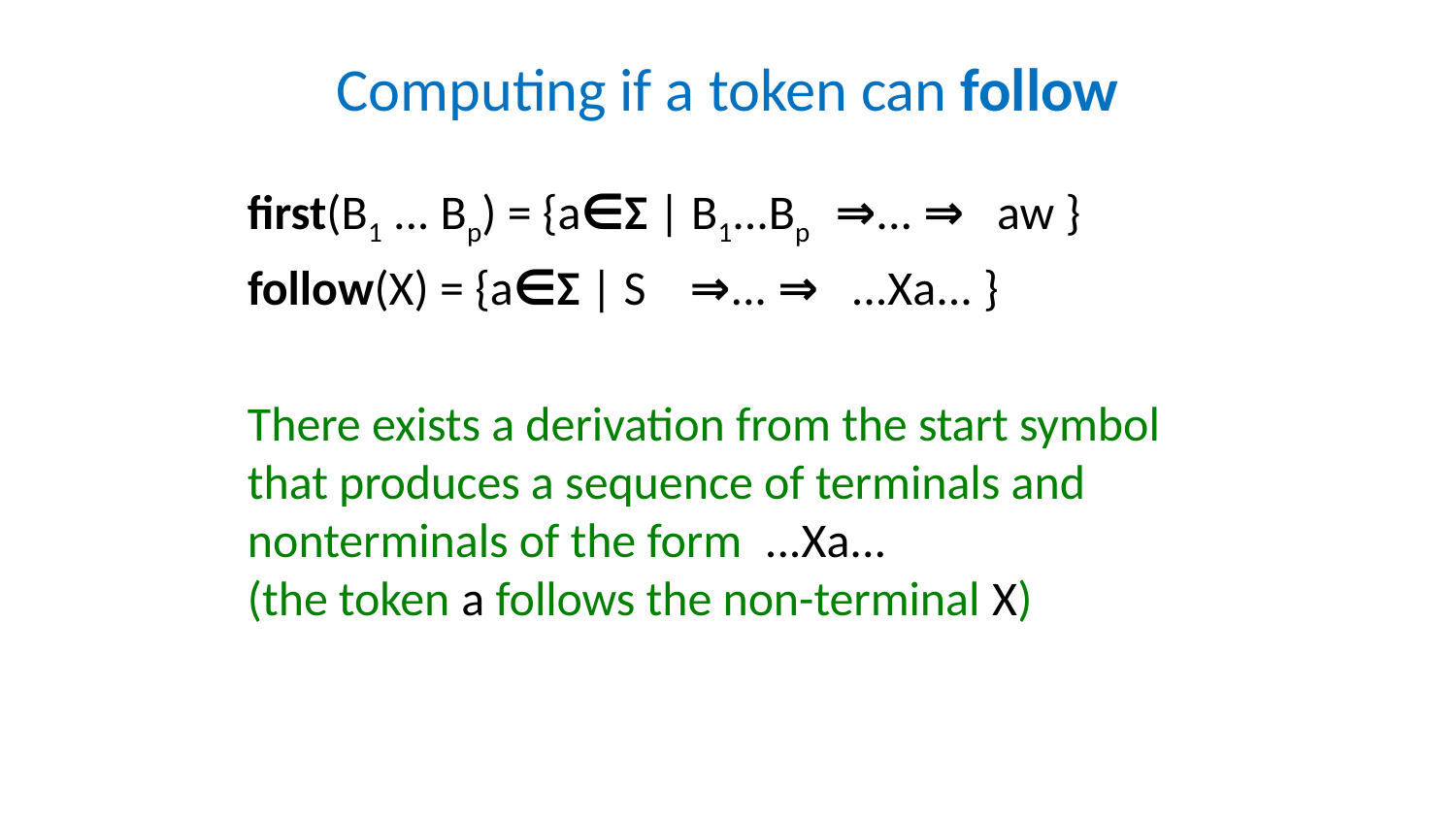# Rule for Computing Follow Given  $X ::= YZ$  (for reachable X) then first( $Z \subseteq$  follow(Y) and follow(X)  $\subseteq$  follow(Z) now take care of nullable ones as well:

### For each rule  $X ::= Y_1 ... Y_p ... Y_q ... Y_r$  $follow(Y<sub>n</sub>)$  should contain: • first( $Y_{p+1}Y_{p+2}...Y_r$ )

• also follow(X) if nullable( $Y_{p+1}Y_{p+2}Y_r$ 

)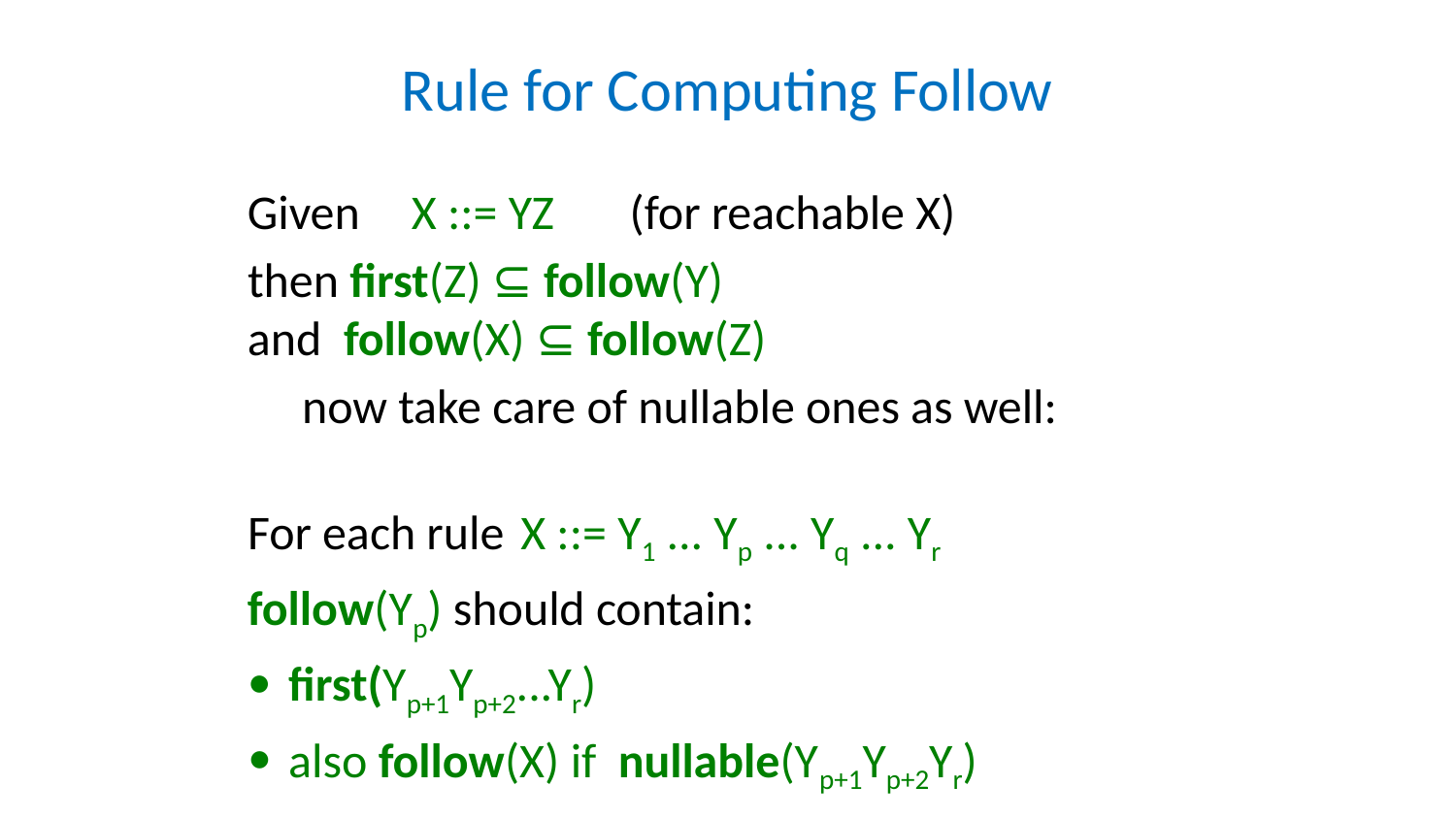## Compute nullable, first, follow

### stmtList ::= ε | stmt stmtList stmt ::= assign | block

### $assign ::= ID = ID$ ;

### block ::= beginof ID stmtList ID ends

### Is this grammar LL(1)?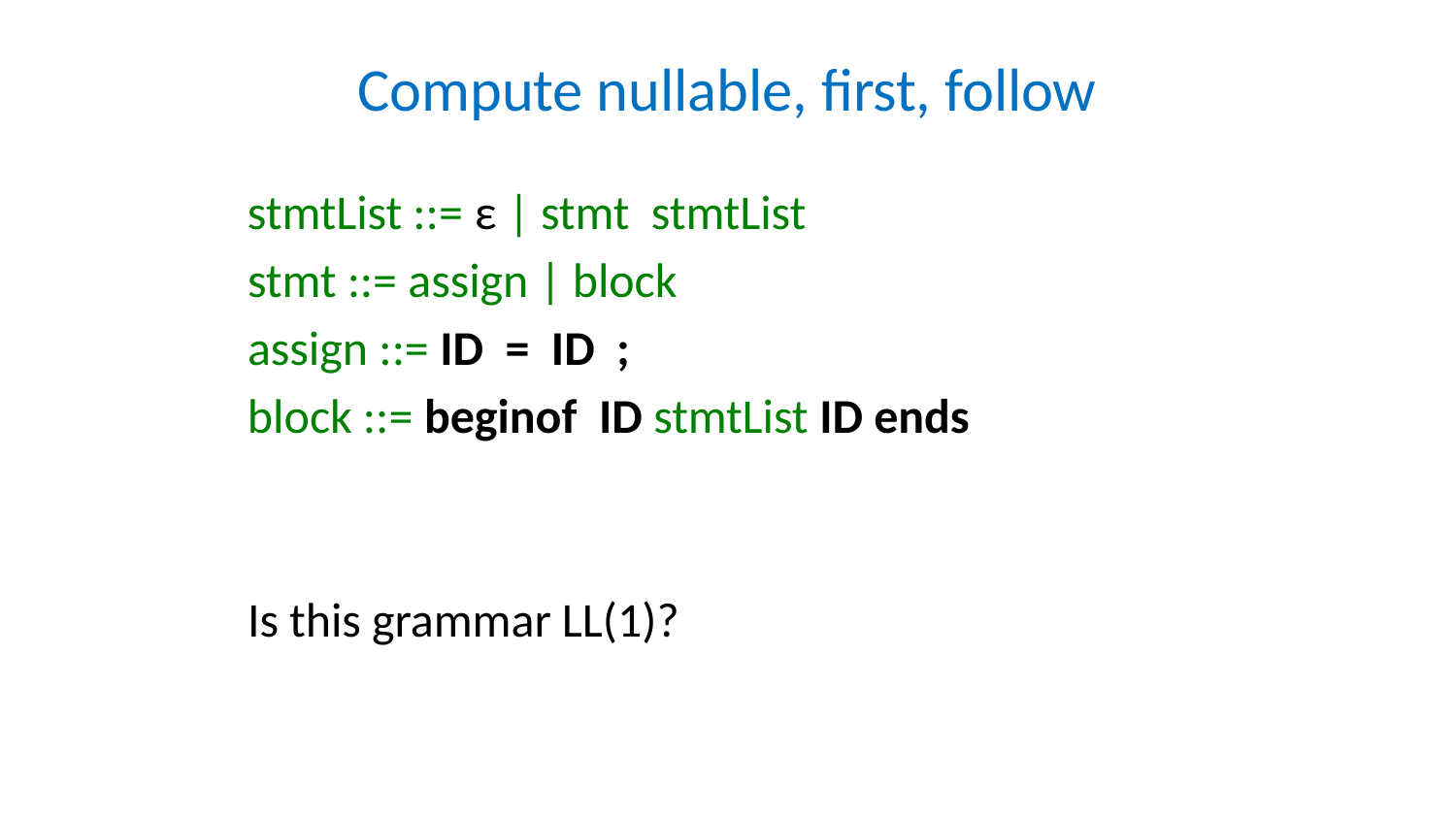### Conclusion of the Solution

The grammar is not LL(1) because we have • nullable(stmtList) • first(stmt) ∩ follow(stmtList) =  ${ID}$ 

• If a recursive-descent parser sees ID, it does not know if it should – finish parsing stmtList or – parse another stmt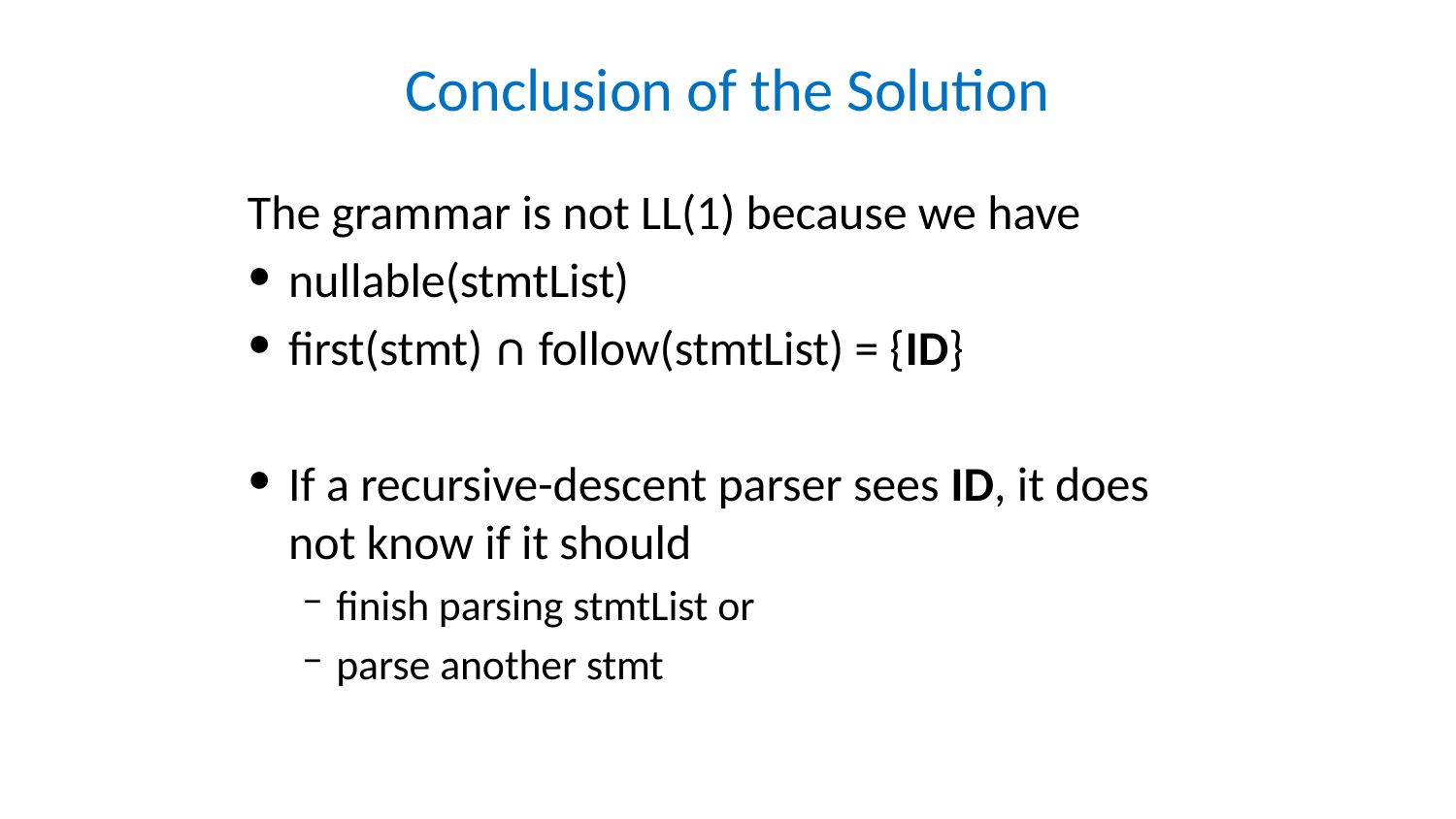# Table for LL(1) Parser: Example

S ::= B EOF (1)  $(1)$   $(2)$ 

- $B ::= \varepsilon | B(B)$ 
	- nullable: B  $first(S) = \{ (, EOF )\}$  $follow(S) = \{\}$  $first(B) = \{ ( \}$  $follow(B) = \{$ ),  $($ , EOF  $\}$

| EOF     |         |         |
|---------|---------|---------|
| $\{1\}$ | $\{1\}$ |         |
| $\{1\}$ | (1, 2)  | $\{1\}$ |

### Parsing table:

### parse conflict - choice ambiguity:



### grammar not LL(1)

empty entry: when parsing S, if we see ) , report error

### 1 is in entry because ( is in follow(B) 2 is in entry because ( is in first(B(B))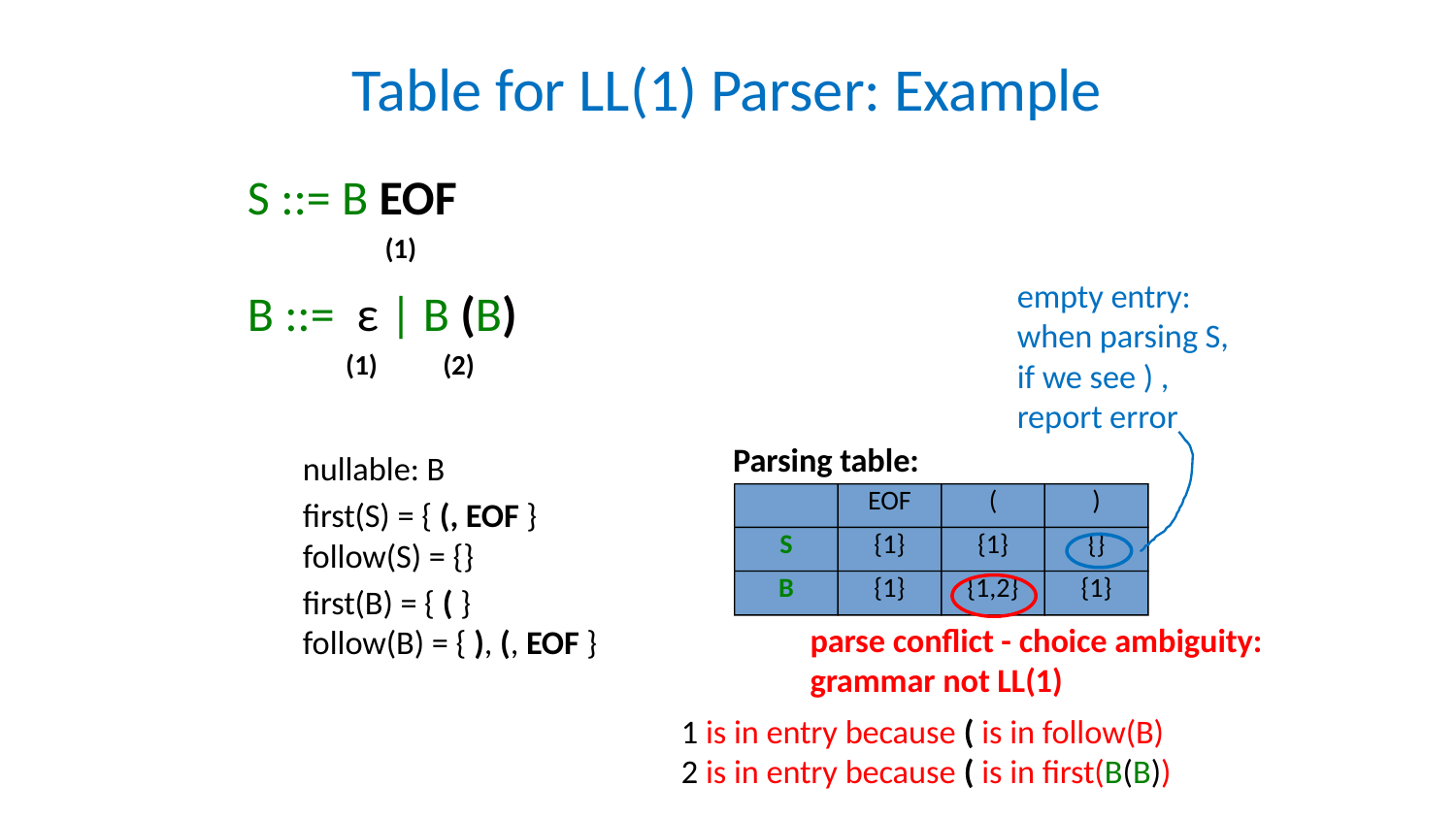# Table for LL(1) Parsing

- $A ::= (1) B_1 ... B_p$  $| (2) C_1 ... C_q$  | (3) D1 ... Dr  $if$   $t \in \text{first}(C_1... C_q)$  add 2 to choice(A,t)  $\int$  if  $t \in$  follow(A) add K to choice(A,t) where K is nullable
- For example, when parsing A and seeing token t
- choice(A,t) = {2} means: parse alternative 2  $(C_1 ... C_n)$
- choice(A,t) = {3} means: parse alternative 3 ( $D_1...D_r$ )
- choice $(A,t) = \{\}$  means: report syntax error
- choice(A,t) =  $\{2,3\}$ : not LL(1) grammar

### Tells which alternative to take, given current token: choice : Nonterminal x Token -> Set[Int]